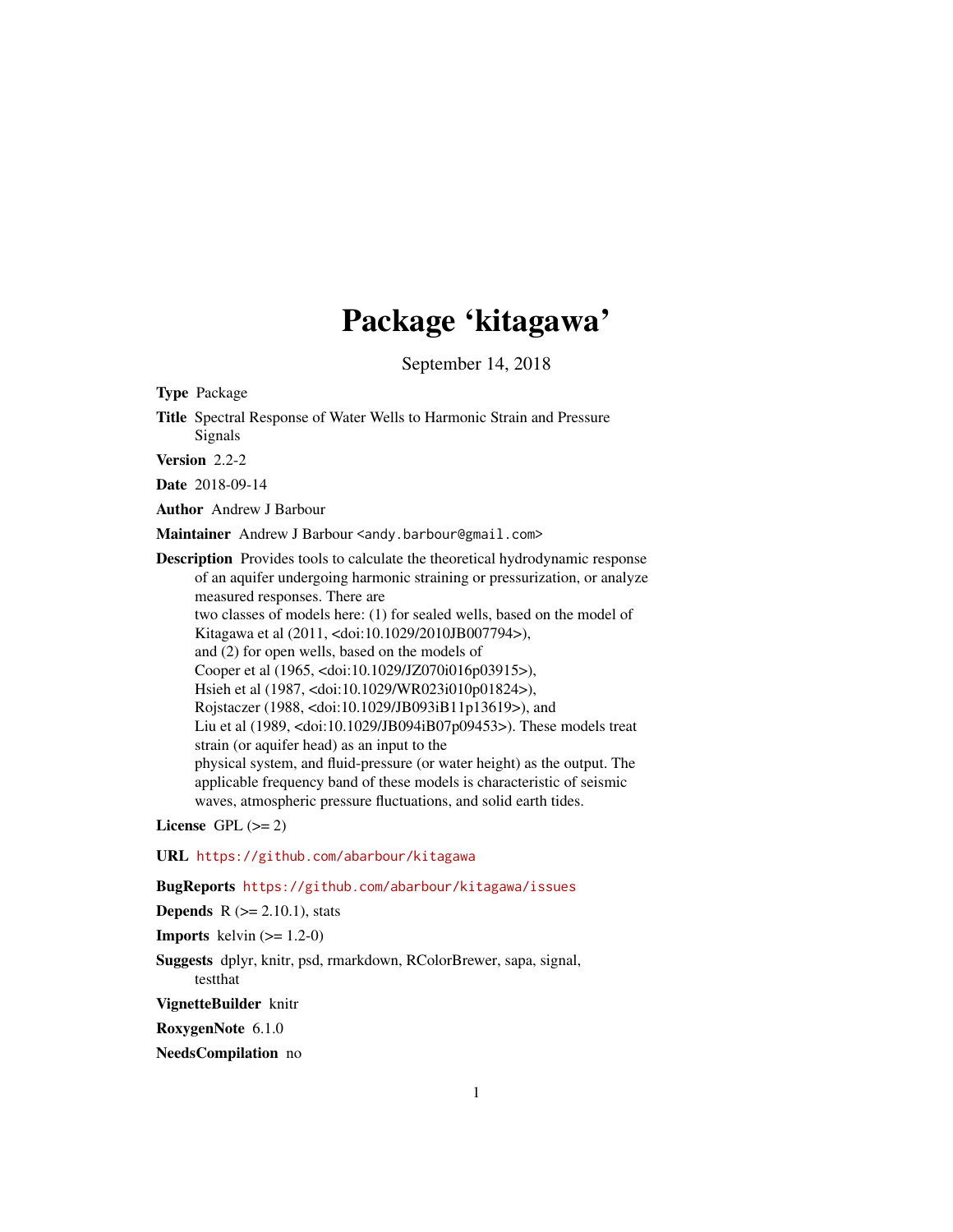<span id="page-1-0"></span>Repository CRAN Date/Publication 2018-09-14 19:20:06 UTC

# R topics documented:

| Index |                                                                                                                 | 24 |
|-------|-----------------------------------------------------------------------------------------------------------------|----|
|       |                                                                                                                 |    |
|       |                                                                                                                 |    |
|       |                                                                                                                 |    |
|       |                                                                                                                 |    |
|       |                                                                                                                 |    |
|       |                                                                                                                 |    |
|       |                                                                                                                 |    |
|       |                                                                                                                 |    |
|       |                                                                                                                 |    |
|       |                                                                                                                 |    |
|       | kitagawa-constants $\ldots \ldots \ldots \ldots \ldots \ldots \ldots \ldots \ldots \ldots \ldots \ldots \ldots$ |    |
|       |                                                                                                                 |    |
|       |                                                                                                                 |    |
|       |                                                                                                                 |    |

<span id="page-1-1"></span>kitagawa-package *Spectral Response of Water Wells to Harmonic Strain and Pressure Signals*

#### Description

Provides tools to calculate the theoretical hydrodynamic response of an aquifer undergoing harmonic straining or pressurization. There are two classes of models here: (1) for sealed wells, based on the model of Kitagawa et al (2011), and (2) for open wells, based on the models of Cooper et al (1965), Hsieh et al (1987), Rojstaczer (1988), and Liu et al (1989). These models treat strain (or aquifer head) as an input to the physical system, and fluid-pressure (or water height) as the output. The applicable frequency band of these models is characteristic of seismic waves, atmospheric pressure fluctuations, and solid earth tides.

#### Details

The following functions provide the primary features of the package:

[well\\_response](#page-18-1) and [open\\_well\\_response](#page-13-1), which take in arguments for well- and aquifer-parameters, and the frequencies at which to calculate the response functions. They both access the constantscalculation routines as necessary, meaning the user need not worry about those functions (e.g., [alpha\\_constants](#page-3-1)).

Helper functions:

[sensing\\_volume](#page-16-1) can be used to compute the sensing volume of fluid, for the specified well dimensions.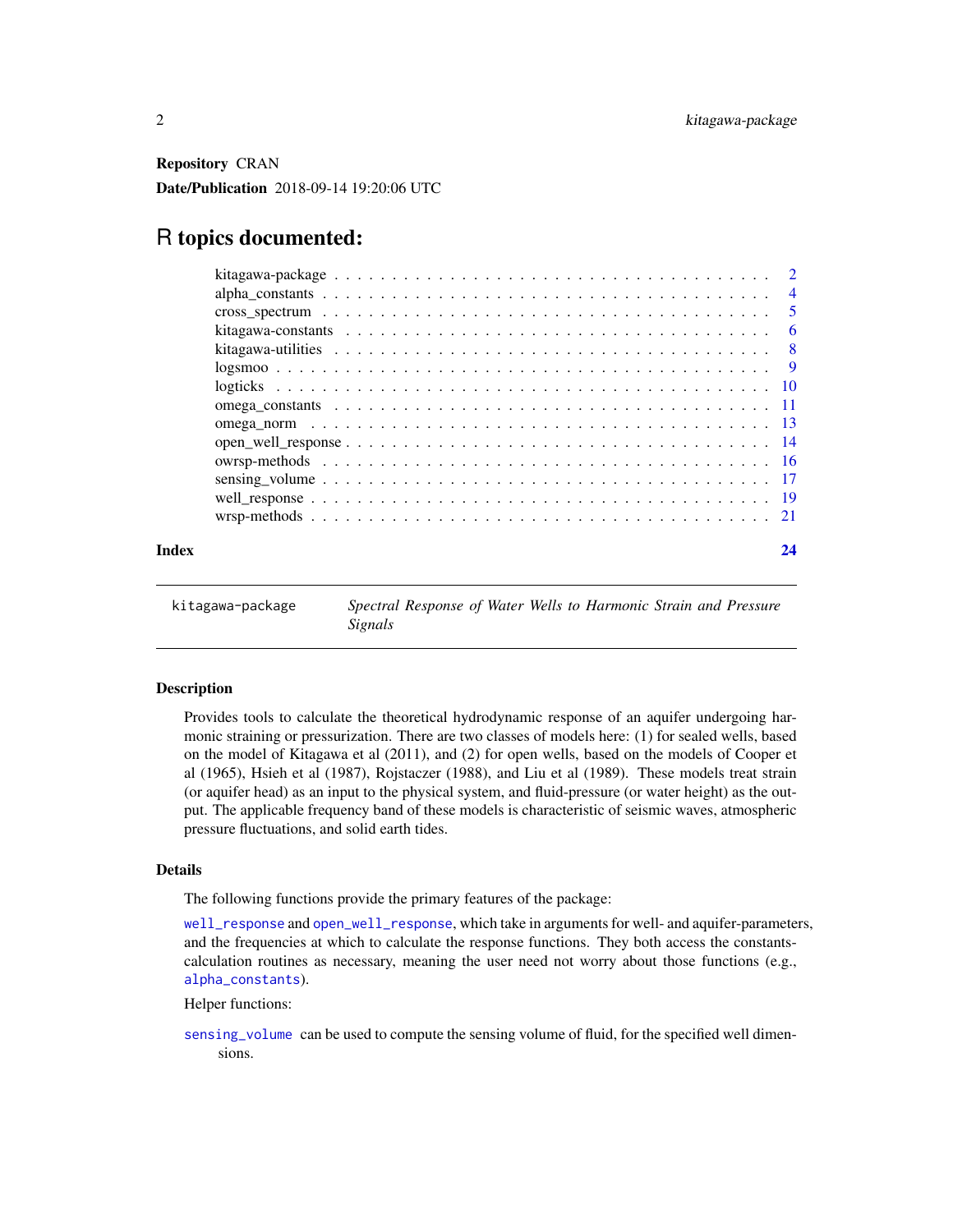#### <span id="page-2-0"></span>kitagawa-package 3

#### Scientific background

The underlying model is based upon the assumption that fluid flows radially through an homogeneous, isotropic, confined aquifer.

The underlying principle is as follows. When a harmonic wave induces strain in a confined aquifer (one having aquitards above and below it), fluid flows radially into, and out of a well penetrating the aquifer. The flow-induced drawdown,  $s$ , is governed by the following partial differential equation, expressed in radial coordinates $(r)$ :

$$
\frac{\partial^2 s}{\partial r^2} + \frac{1}{r} \frac{\partial s}{\partial r} - \frac{S}{T} \frac{\partial s}{\partial t} = 0
$$

where  $S, T$  are the aquifer storativity and transmissivity respectively.

The solution to this PDE, with periodic discharge boundary conditions, gives the amplitude and phase response we wish to calculate. The solution for an open well was presented by Cooper et al (1965), and subsequently modified by Liu et al (1989). Kitagawa et al (2011) adapted the solution of Hsieh et al (1987) for the case of a sealed well.

These models are applicable to any quasi-static process involving harmonic, volumetric strain of an aquifer (e.g. passing Rayleigh waves, or changes in the Earth's tidal potential). In practice, however, the presence of permeable fractures can violate the assumption of isotropic permeability, which may substantially alter the response by introducing shear-strain coupling. But these complications are beyond the scope of this model.

#### Author(s)

Andrew J. Barbour <andy.barbour@gmail.com>

#### References

Abramowitz, M. and Stegun, I. A. (Eds.). "Kelvin Functions." §9.9 in Handbook of Mathematical Functions with Formulas, Graphs, and Mathematical Tables, 9th printing. New York: Dover, pp. 379-381, 1972.

Cooper, H. H., Bredehoeft, J. D., Papadopulos, I. S., and Bennett, R. R. (1965), The response of well-aquifer systems to seismic waves, *J. Geophys. Res.*, 70 (16)

Hsieh, P. A., J. D. Bredehoeft, and J. M. Farr (1987), Determination of aquifer transmissivity from Earth tide analysis, *Water Resour. Res.*, 23 (10)

Kitagawa, Y., S. Itaba, N. Matsumoto, and N. Koisumi (2011), Frequency characteristics of the response of water pressure in a closed well to volumetric strain in the high-frequency domain, *J. Geophys. Res.*, 116, B08301

Liu, L.-B., Roeloffs, E., and Zheng, X.-Y. (1989), Seismically Induced Water Level Fluctuations in the Wali Well, Beijing, China, *J. Geophys. Res.*, 94 (B7)

Roeloffs, E. (1996), Poroelastic techniques in the study of earthquake-related hydrologic phenomena, *Advances in Geophysics*, 37

#### See Also

[well\\_response](#page-18-1), [open\\_well\\_response](#page-13-1), [sensing\\_volume](#page-16-1), [wrsp-methods](#page-20-1)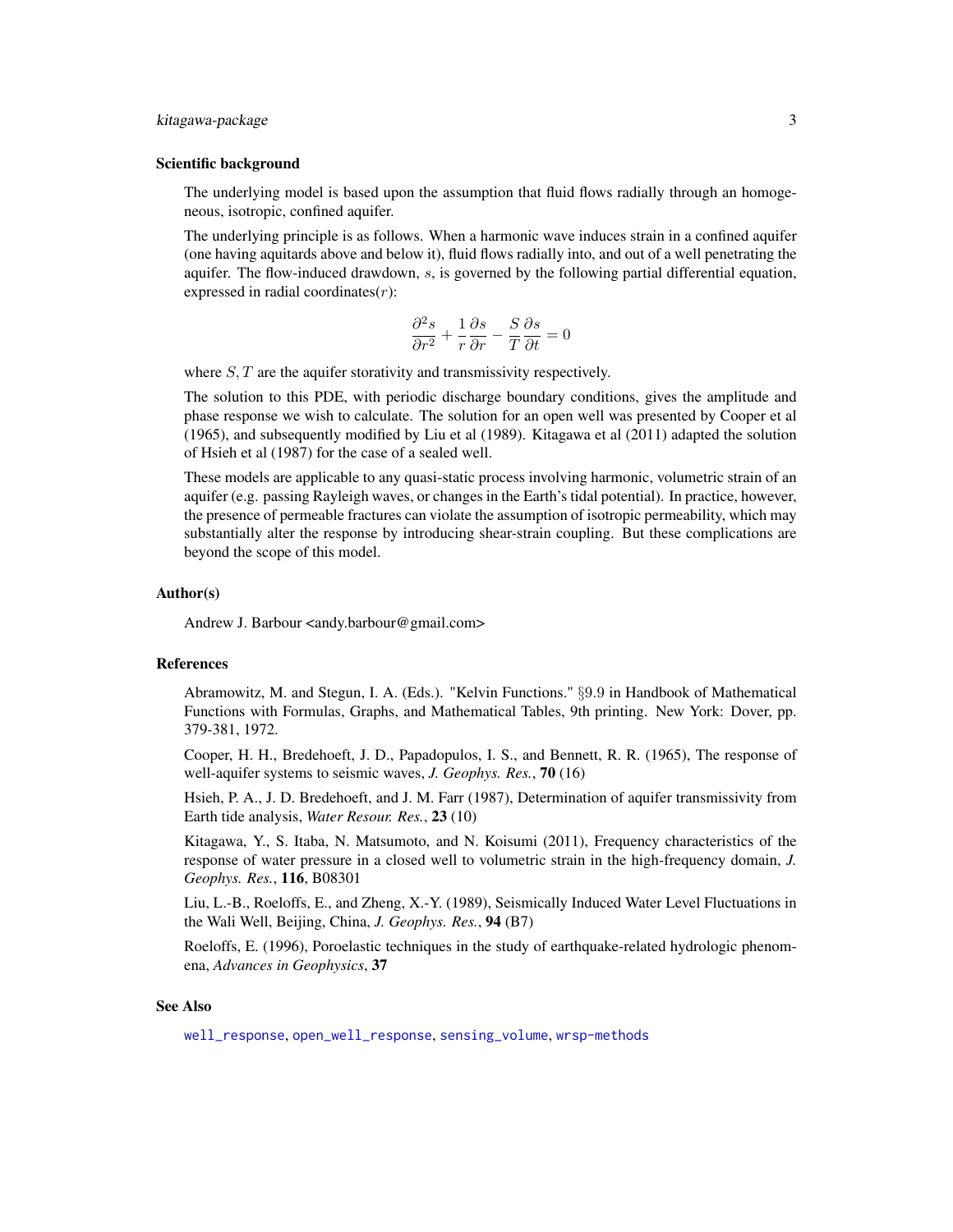#### Description

This function accesses the appropriate method to calculate the  $\alpha$ -dependent constant associated with the choice of  $c$ .type. There are currently four such constants, which correspond to **Equations 10,** 11, 18, 19 in Kitagawa et al (2011).

*This function is not likely to be needed by the user.*

#### Usage

```
alpha_{\text{constants}}(alpha = 0, c.\text{type} = c("Phi", "Psi", "A", "Kel"))
```

```
## Default S3 method:
alpha_constants(alpha = 0, c.type = c("Phi", "Psi",
  "A", "Kel"))
```
#### Arguments

| alpha  | the constant alpha (see omega_constants) |
|--------|------------------------------------------|
| c.type | the constant to calculate                |

# Details

What is "alpha"?: The constant  $\alpha$  is a function of frequency  $\omega$  as well as aquifer and well parameters; it is formally defined as

$$
\alpha \equiv R_S \sqrt{\omega S/T}
$$

where S is the storativity, T is the aquifer's effective transmissivity, and  $R<sub>S</sub>$  is the radius of the screened portion of the well.

What is calculated?: The various constants which may be calculated with this function are

- Phi Given as  $\Phi$  in Eqn. 10
- Psi Given as  $\Psi$  in Eqn. 11
- A Given as  $A_i$ ,  $i = 1, 2$  in Eqns. 18, 19
- Kel The complex Kelvin functions (see Abramowitz and Stegun, 1972)

# Value

Complex matrix having values representing the constant represented by c.type, *as well as* any other  $\alpha$ -dependent constants which are needed in the computation.

#### Author(s)

A. J. Barbour <andy.barbour@gmail.com>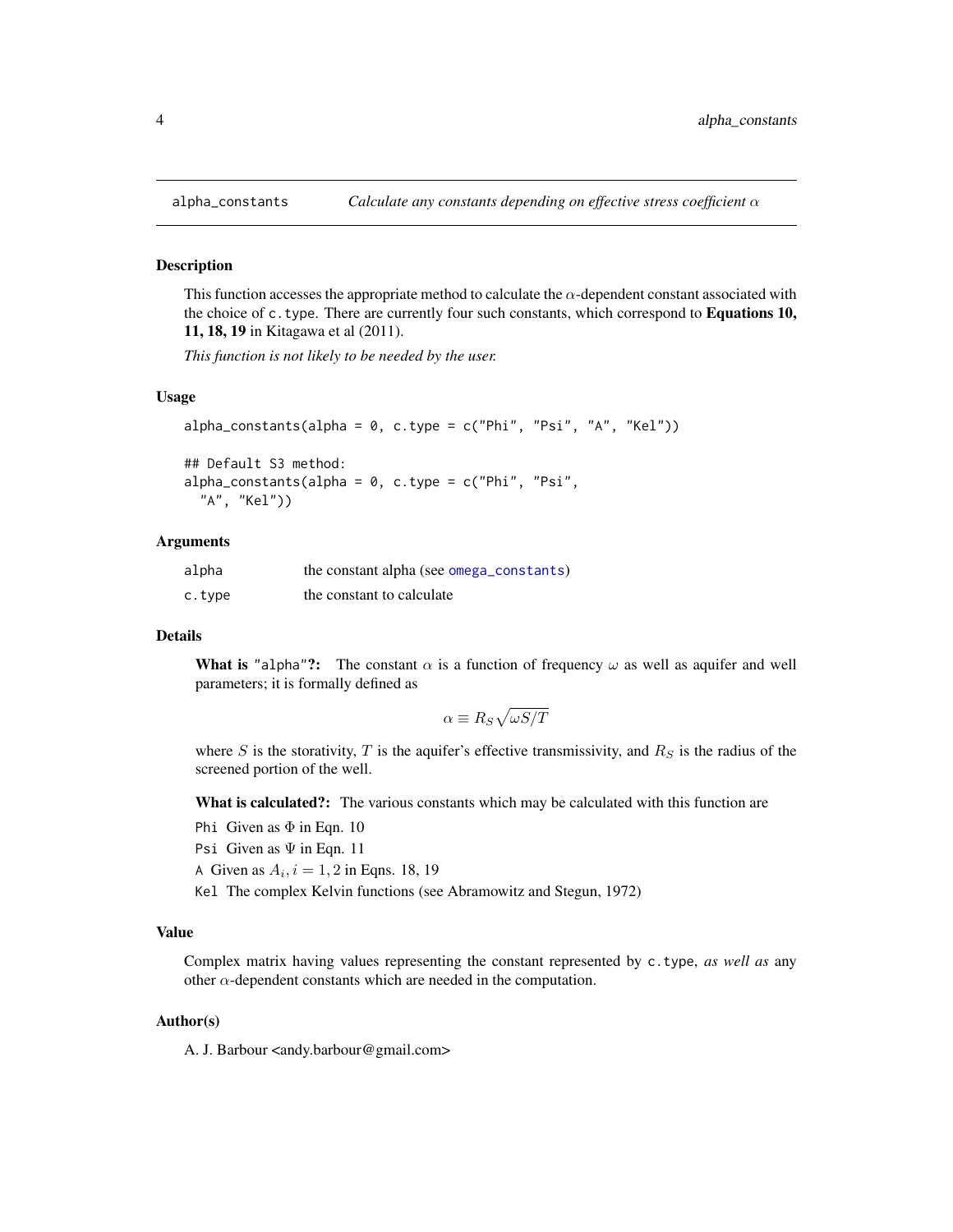# <span id="page-4-0"></span>cross\_spectrum 5

# See Also

[omega\\_constants](#page-10-1), [well\\_response](#page-18-1)

Other ConstantsCalculators: [kitagawa-constants](#page-5-1), [omega\\_constants](#page-10-1)

# Examples

```
alpha_constants() # kelvin::Keir gives warning
alpha_constants(1) # defaults to constant 'Phi' (note output also has Kel)
alpha_constants(1:10, c.type="A") # constant 'A' (again, note output)
```
cross\_spectrum *Calculate the cross-spectrum of two timeseries*

# Description

Calculate the cross-spectrum of two timeseries

### Usage

```
cross_spectrum(x, ...)
## S3 method for class 'mts'
cross_spectrum(x, ...)
## Default S3 method:
cross_spectrum(x, y, k = 10, samp = 1, q,
  verbose = TRUE, ...)
```
# Arguments

| X       | numeric; timeseries                                                                                                                                                                                                              |
|---------|----------------------------------------------------------------------------------------------------------------------------------------------------------------------------------------------------------------------------------|
| $\cdot$ | additional arguments to SDF                                                                                                                                                                                                      |
| У       | numeric; timeseries. if missing, assumed to be column no. 2 in x                                                                                                                                                                 |
| k       | integer; the number of sine tapers, unless this is NULL; in the latter case a Welch-<br>based spectrum is calculated rather than a multitaper spectrum. There are dis-<br>tinct advantages and disadvantages to either of these. |
| samp    | numeric; the sampling rate (e.g., deltat) of the data; must be the same for x<br>and y                                                                                                                                           |
| q       | numeric; the probability quantile $[0,1]$ to calculate coherence significance levels;<br>if missing, a pre-specified sequence is included. This is will be ignored for<br>Welch-based spectra (see k).                           |
| verbose | logical; should messages be printed?                                                                                                                                                                                             |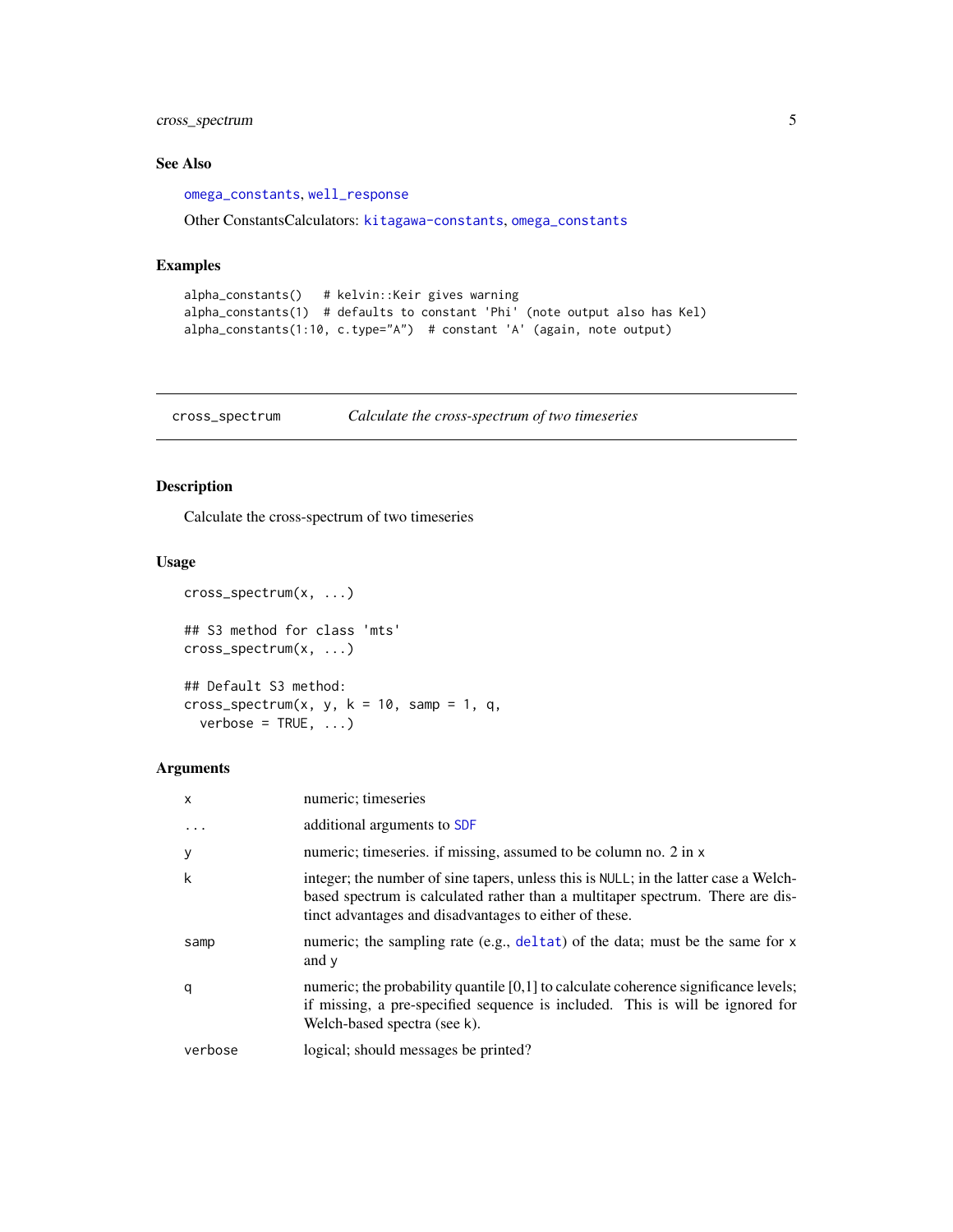# Examples

```
require(stats)
n < -1000ramp <- seq_len(n)
parab <- ramp^2
set.seed(1255)
X \leftarrow ts(rnorm(n) + ramp/2)Y \leftarrow ts(rnorm(n) + ramp/10 + parab/100)# Calculate the cross spectrum, multitaper if K is not NULL
csd <- cross_spectrum(X, Y, k=20)
with(csd,{
  x <- Frequency
  px \leftarrow c(x, rev(x))y1 <- y1s <- Coherence
  cpr <- attr(csd, 'mtcsd')[['Coh.probs']]
  sig99 <- max(cpr$coh.sig) # 99% confidence
  insig \langle -y_1 \rangle \langle sig99
  y1s[insig] <- NA
  plot(x, y1, col=NA, main='Coherence')
  lines(x, y1, col='grey')
  lines(x, y1s)
  y2 <- y2s <- Admittance
  y2e <- 2*Admittance.stderr
  y2s[insig] <- NA
  py <- c(y2 + y2e, rev(y2 - y2e))
  plot(x, y2, col=NA, ylim=range(py), main='Admittance')
  polygon(px, py, col='lightgrey', border=NA)
  lines(x, y2, lty=3)
  lines(x, y2s)
  y3 <- y3s <- Phase * 180/pi
  y3s[insig] <- NA
  plot(x, y3, col=NA, ylim=90*c(-1,1), main='Phase')
  lines(x, y3, col='grey')
  lines(x, y3s)
})
# turn off k to get Welch's Overlapping
wcsd <- cross_spectrum(X, Y, k=NULL)
```
#### <span id="page-5-2"></span><span id="page-5-1"></span>kitagawa-constants *Access to constants used by default*

<span id="page-5-0"></span>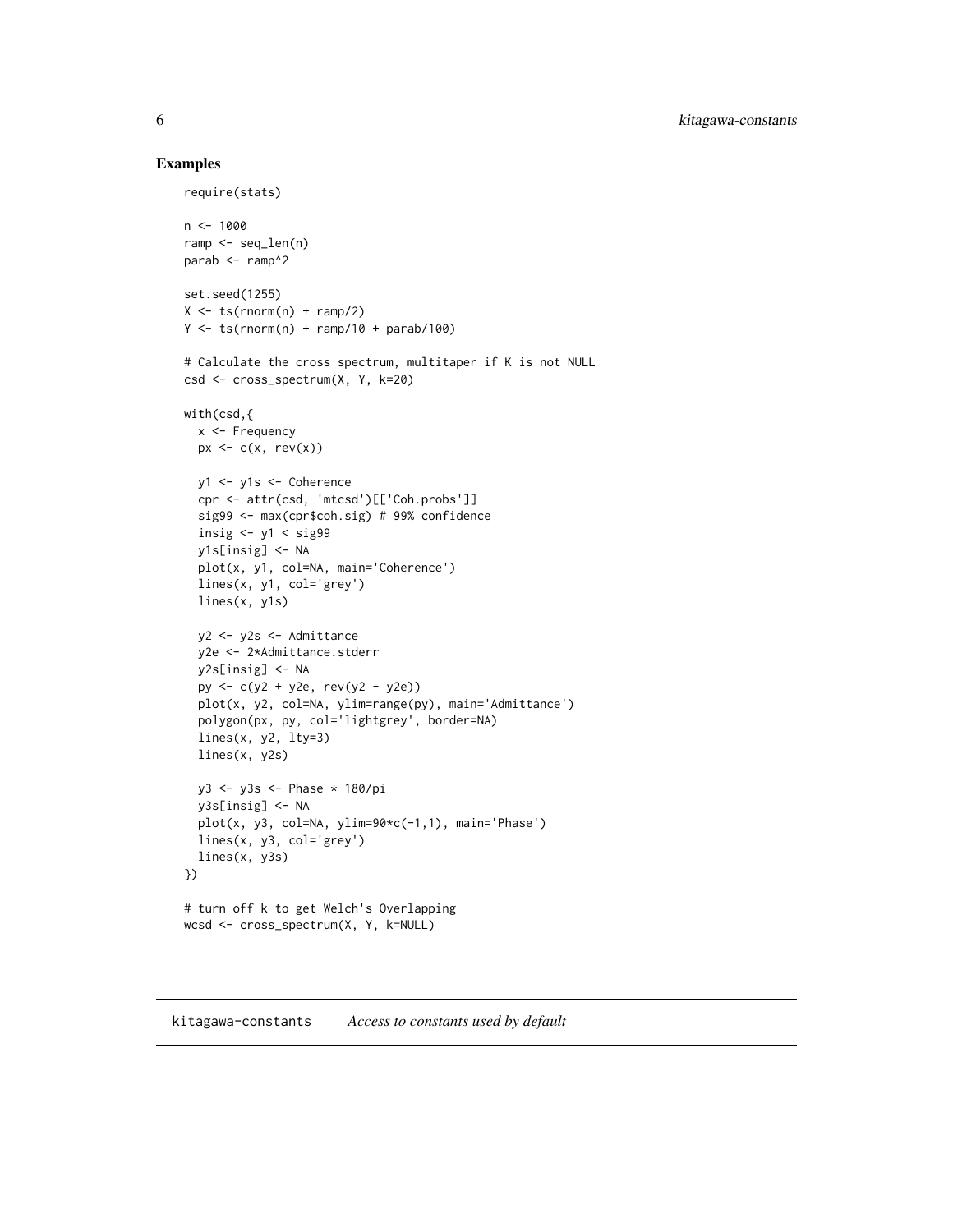# <span id="page-6-0"></span>kitagawa-constants 7

# Description

The response of an aquifer depends on its mechanical and hydrological properties; if these are not known or specified, these constants are used.

# Usage

```
constants(do.str = TRUE)
```
#### Arguments

do.str logical; should the structure be printed?

# Details

The function [constants](#page-5-2) shows the structure of (optionally), and returns the assumed constants, which do *not* reside in the namespace.

#### Values:

For water: Density and bulk modulus Gravity: Standard gravitational acceleration at 6371km radius (Earth) Conversions: Degrees to radians

# Value

The constants, invisibly.

# See Also

[well\\_response](#page-18-1) and [open\\_well\\_response](#page-13-1)

[kitagawa-package](#page-1-1)

Other ConstantsCalculators: [alpha\\_constants](#page-3-1), [omega\\_constants](#page-10-1)

# Examples

constants() constants(FALSE) # returns invisibly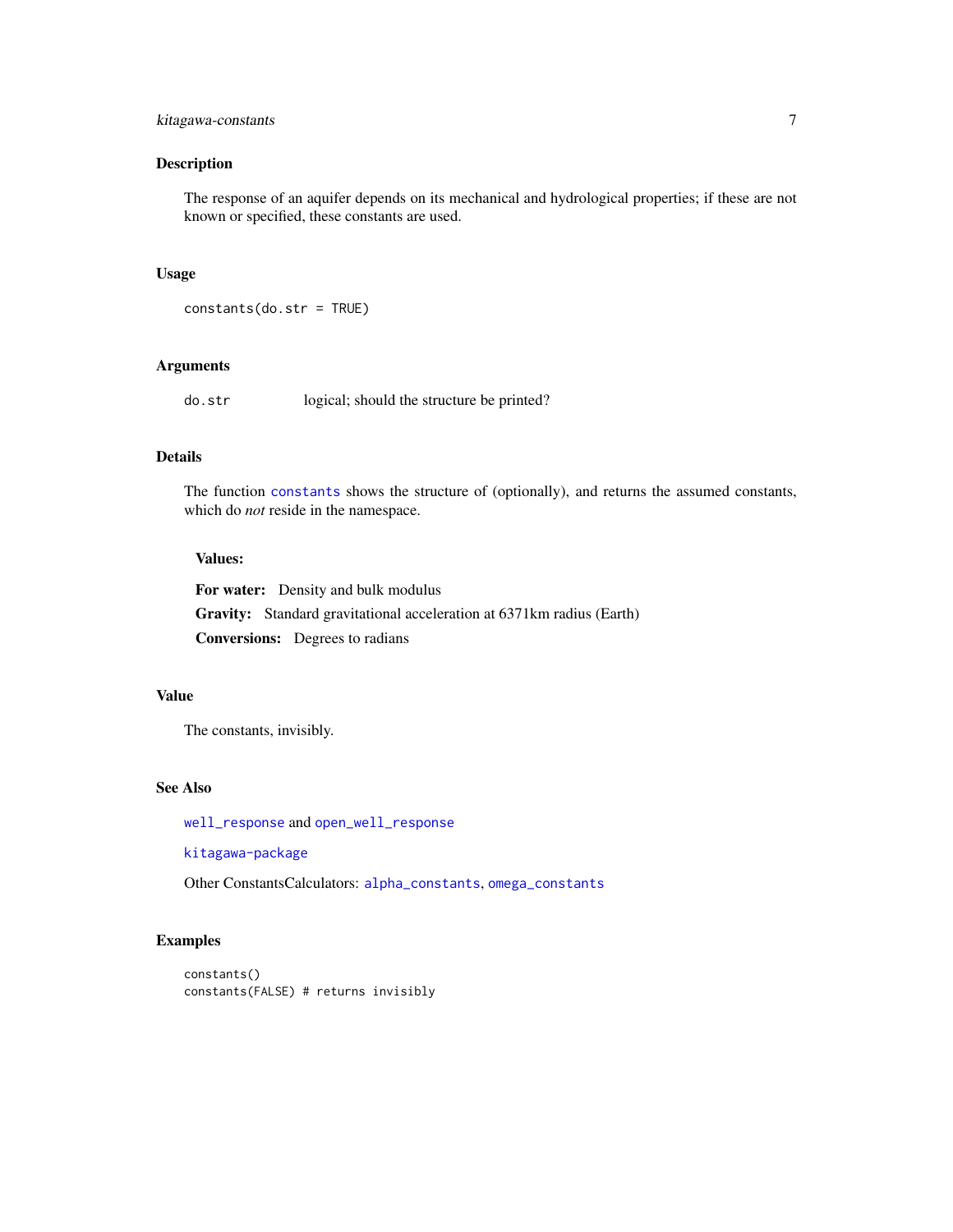# <span id="page-7-1"></span><span id="page-7-0"></span>Description

General utility functions

#### Usage

.nullchk(X)

.in0to1(X)

is.wrsp(X)

is.owrsp(X)

#### Arguments

X something to be checked (vector, scalar, wrsp object, ...)

# Details

[.nullchk](#page-7-1) quickly checks for NULL and NA, and raises an error if TRUE; *This function is not likely to be needed by the user.*

[.in0to1](#page-7-1) checks if values are numeric and in [0,1] (inclusive).

[is.wrsp](#page-7-1) and [is.owrsp](#page-7-1) report whether an object has S3 class 'wrsp' or 'owrsp', respectively. Such an object would be returned by, for example, [well\\_response](#page-18-1).

# Author(s)

A. J. Barbour <andy.barbour@gmail.com>

# See Also

[kitagawa-package](#page-1-1)

```
## Not run:
.nullchk(1:10) # OK
.nullchk(NULL) # error
.nullchk(c(1:10,NULL)) # error
.nullchk(NA) # error
.nullchk(c(1:10,NA)) # error
.in0to1(1:10) # error
.in0to1(NULL) # error
```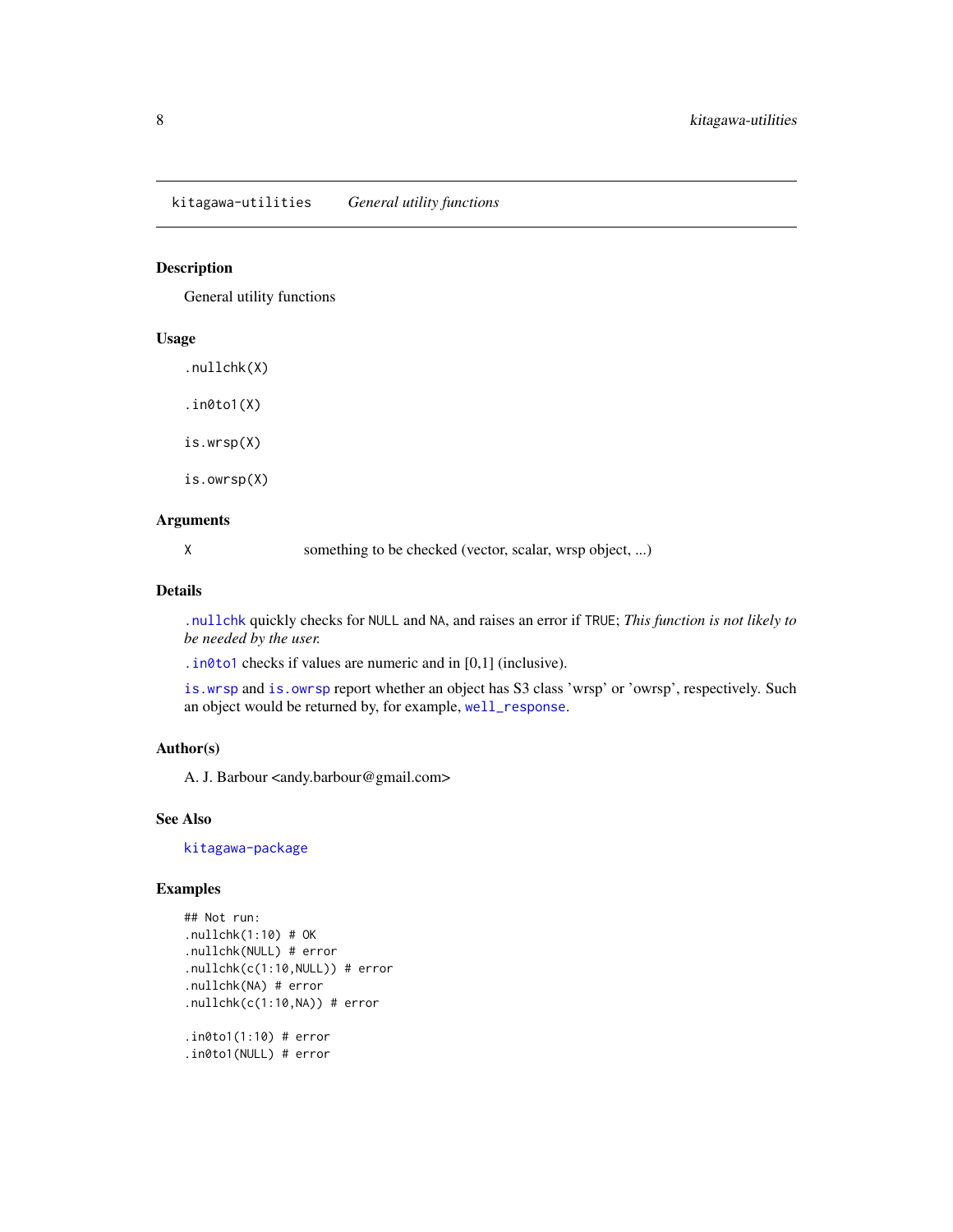#### <span id="page-8-0"></span>logsmoo 9

```
.in0to1(c(1:10, NULL)) # error
.in0to1(NA) # error
.in0to1(c(1:10,NA)) # error
.in0to1(c(1,NA)) # error
is.wrsp(1) # FALSE
## End(Not run)
```
logsmoo *Logarithmic smoothing with loess*

# Description

Logarithmic smoothing with loess

# Usage

 $logsmoo(x, y, x.is.log = FALSE, ...)$ 

# Arguments

| X                       | numeric; the index series (cannot contain NA)                                                                 |
|-------------------------|---------------------------------------------------------------------------------------------------------------|
| y                       | numeric; the series of values associated with x                                                               |
| x.is.log                | logical; determines whether the series in x has been log-transformed already. If<br>FALSE then log10 is used. |
| $\cdot$ $\cdot$ $\cdot$ | additional parameters (e.g., span) passed to loess. smooth                                                    |

# Value

The result of [loess.smooth](#page-0-0)

# References

Barbour, A. J., and D. C. Agnew (2011), Noise levels on Plate Boundary Observatory borehole strainmeters in southern California, Bulletin of the Seismological Society of America, 101(5), 2453- 2466, doi: 10.1785/0120110062

# See Also

[loess.smooth](#page-0-0) and [approxfun](#page-0-0)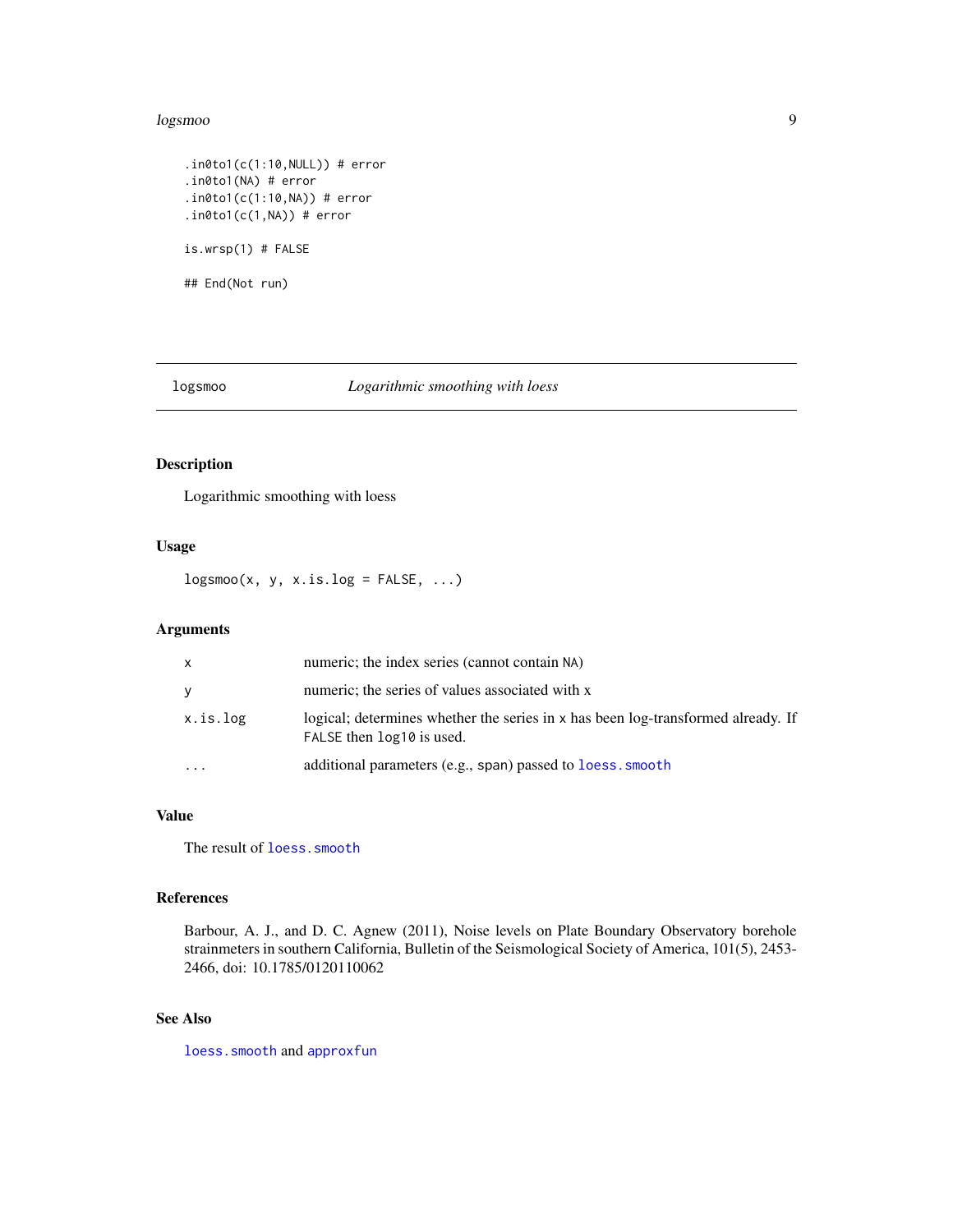#### Examples

```
set.seed(11133)
n < -101lx \leftarrow seq(-1, 1, length.out=n)y <- rnorm(n) + cumsum(rnorm(n))
plot(lx, y, col='grey')
lines(logsmoo(lx, y, x.is.log=TRUE))
```
<span id="page-9-2"></span>logticks *Add proper logarithm ticks to a plot axis.*

# <span id="page-9-1"></span>Description

Add proper logarithm ticks to a plot axis.

#### Usage

```
logticks(ax = 1, n.minor = 9, t.lims, t.ratio = 0.5,
 major.ticks = NULL, base = c("ten", "ln", "two"), ...)
log_ticks(...)
log2_ticks(...)
log10\_ticks(...)
```
# Arguments

| ax          | numeric; the axis number to add tick-marks to                      |
|-------------|--------------------------------------------------------------------|
| n.minor     | numeric; the number of minor ticks to display                      |
| t.lims      | numeric; the upper and lower tick limits (in log space)            |
| t.ratio     | numeric; the ratio of minor to major tick lengths.                 |
| major.ticks | numeric; the axis limits.                                          |
| base        | numeric; the base of the logarithm (somewhat experimental)         |
| .           | additional parameters passed to the axis call for the major ticks. |

# Details

This uses [pretty](#page-0-0) with n==5, and assumes that the data along the axis ax has *already* been transformed into its logarithm. *Only integer exponents are labeled.*

The functions [log\\_ticks](#page-9-1), [log2\\_ticks](#page-9-1), and [log10\\_ticks](#page-9-1) are wrapper functions.

Set the axt parameter (e.g. xaxt) to 'n' in the original plot command to prevent adding default tick marks.

<span id="page-9-0"></span>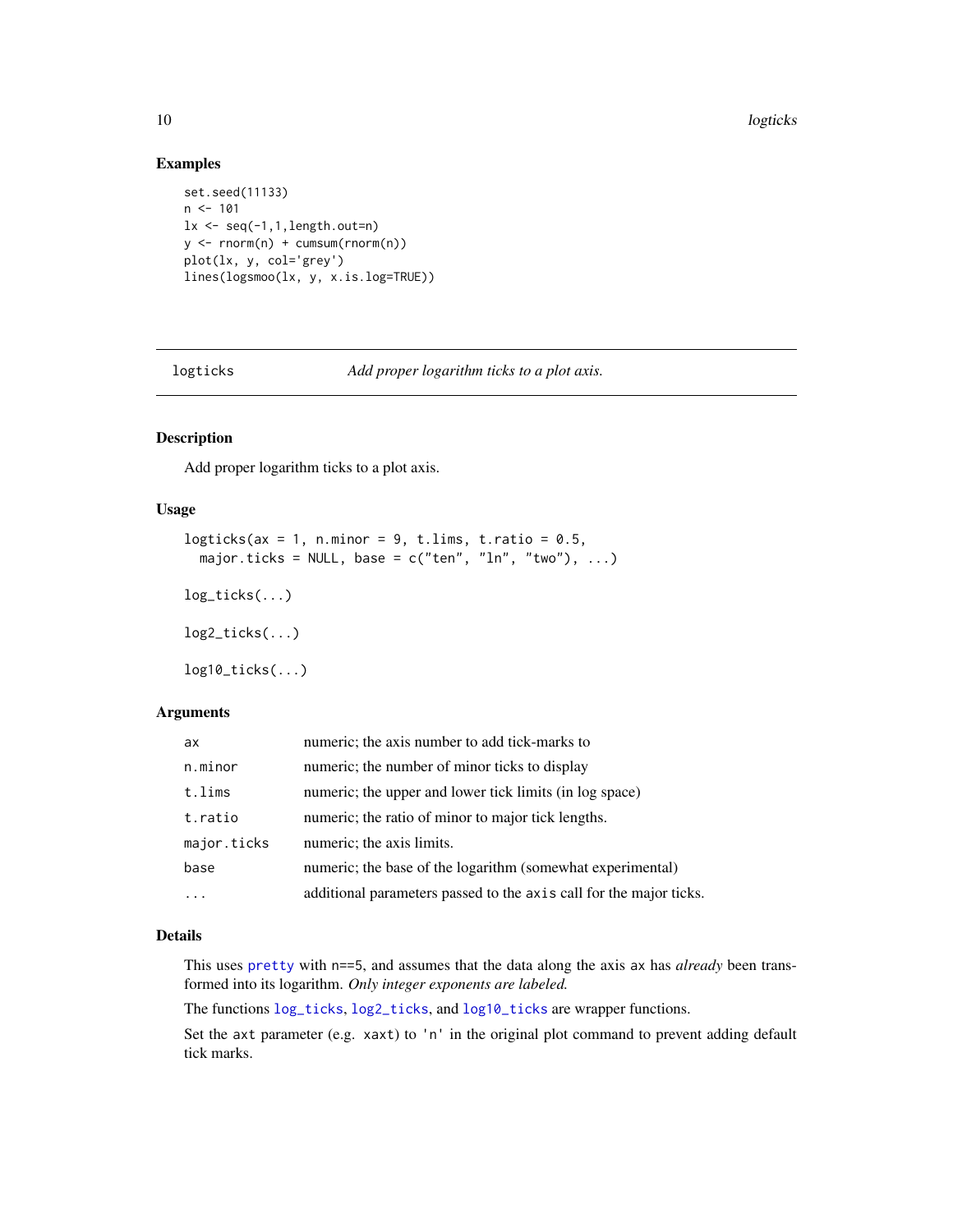#### <span id="page-10-0"></span>Author(s)

A. J. Barbour <andy.barbour@gmail.com>

# References

This was modified from a post on StackOverflow: [http://stackoverflow.com/questions/69554](http://stackoverflow.com/questions/6955440/displaying-minor-logarithmic-ticks-in-x-axis-in-r)40/ [displaying-minor-logarithmic-ticks-in-x-axis-in-r](http://stackoverflow.com/questions/6955440/displaying-minor-logarithmic-ticks-in-x-axis-in-r)

### See Also

Other PlotUtilities: [wrsp-methods](#page-20-1)

# Examples

```
x \le -10^{(0.8)}y \le -1:9plot(log10(x),y,xaxt="n",xlab="x",xlim=c(0,9))
logticks()
```
<span id="page-10-1"></span>omega\_constants *Calculate any constants that depend on angular frequency* ω

# Description

This function accesses the appropriate method to calculate the  $\omega$ -dependent constant associated with the choice of c.type.

*This function is not likely to be needed by the user.*

#### Usage

```
omega_constants(omega = 0, c.type = c("alpha", "diffusivity_time"),
  ...)
```

```
## Default S3 method:
omega_{\text{eq}} constants(omega = 0, c.type = c("alpha",
  "diffusivity_time"), ...)
```
#### Arguments

| omega   | frequency, $[rad/sec]$                                                                                                                                               |
|---------|----------------------------------------------------------------------------------------------------------------------------------------------------------------------|
| c.type  | the constant to calculate                                                                                                                                            |
| $\cdot$ | additional params passed to calculator. In the case of ctype="alpha", set<br>S., T., Rs.; and, in the case of ctype="diffusivity_time", set D. or<br>$S_{\cdot}$ , T |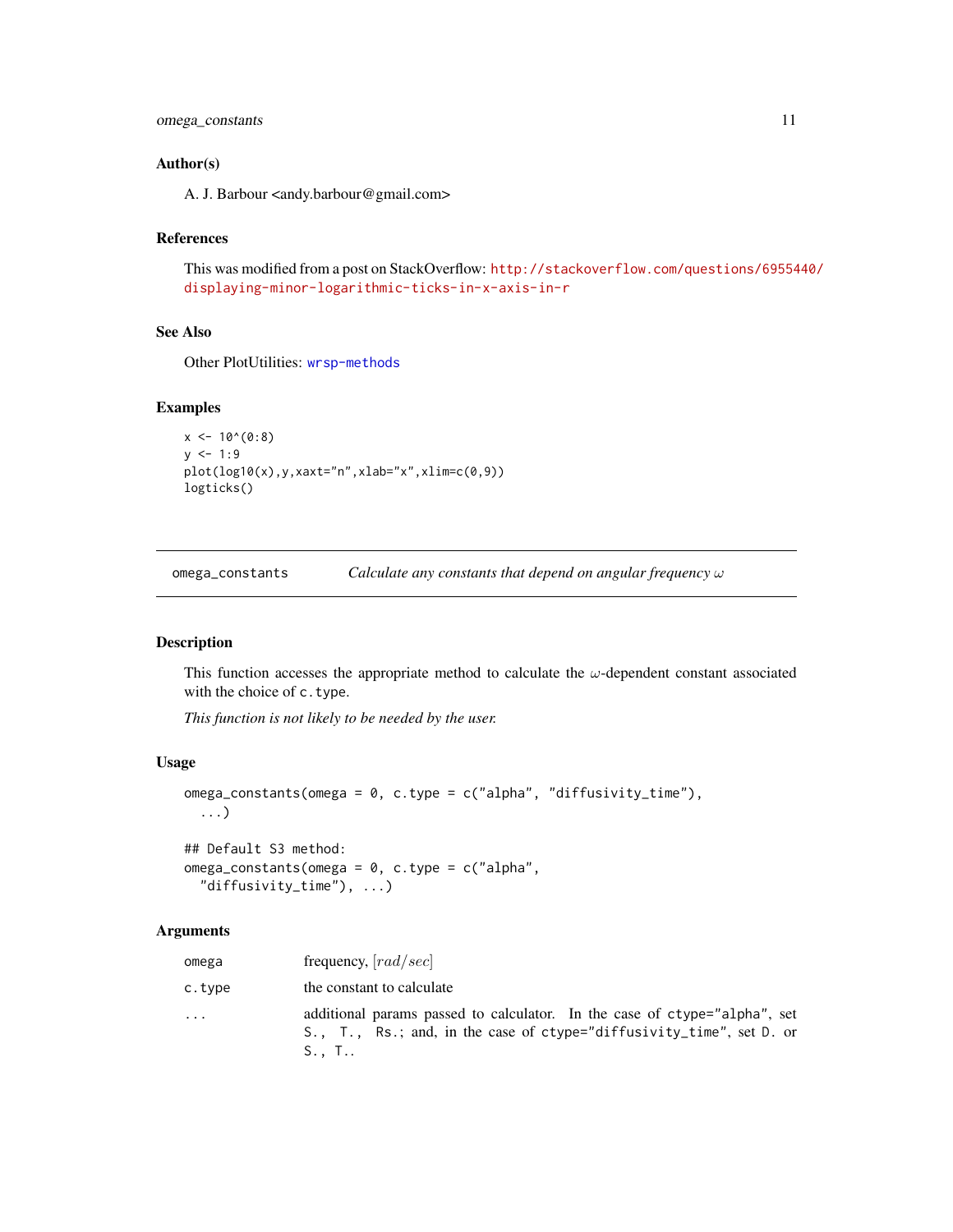<span id="page-11-0"></span>Details

**What is** "omega"?: The name is in reference to radial frequency  $\omega$ , which is defined as

$$
\omega \equiv 2\pi/\tau
$$

where  $\tau$  is the period of oscillation.

What is the "alpha" calculation?:

The parameter  $\alpha$  is defined as

$$
\alpha \equiv r_w \sqrt{\omega S/T}
$$

where  $r_w$  is the radius of the well, where S is the storativity, and T is transmissivity. See the parameter ... for details on how to pass these values.

This definition is common to many papers on the topic. For example, it corresponds to Equation 12 in Kitagawa et al (2011). Because the computation of  $\alpha$  depends also on physical properties, additional parameters can be passed through (e.g. the transmissivity).

What is the "diffusivity\_time" calculation?: This is a similar calculation to [omega\\_norm](#page-12-1). It uses the effective hydraulic diffusivity  $D$ , which is defined in this case as the ratio of transmissivity to storativity:

$$
D\equiv \frac{T}{S}
$$

#### Value

Values of the constant represented by c.type for the given parameters

# Warnings Issued

In the case c.type='alpha', the parameters S., T., and Rs. should be passed; otherwise, values are assumed to ensure the calculation does not fail, and the results are essentially meaningless.

Warnings will be issued if any necessary parameters are missing, indicating default values were used.

#### Author(s)

A. J. Barbour <andy.barbour@gmail.com>

### See Also

[alpha\\_constants](#page-3-1), [well\\_response](#page-18-1), and [kitagawa-package](#page-1-1) for references and more background.

Other ConstantsCalculators: [alpha\\_constants](#page-3-1), [kitagawa-constants](#page-5-1)

```
# alpha
omega_constants() # default is alpha, but will give warnings about S., T., Rs.
omega_constants(T.=1,S.=1,Rs.=1) # 0, no warnings
omega_constants(1:10) # sequence, with warnings about S., T., Rs.
omega_constants(1:10,T.=1,S.=1,Rs.=1) # sequence, no warnings
```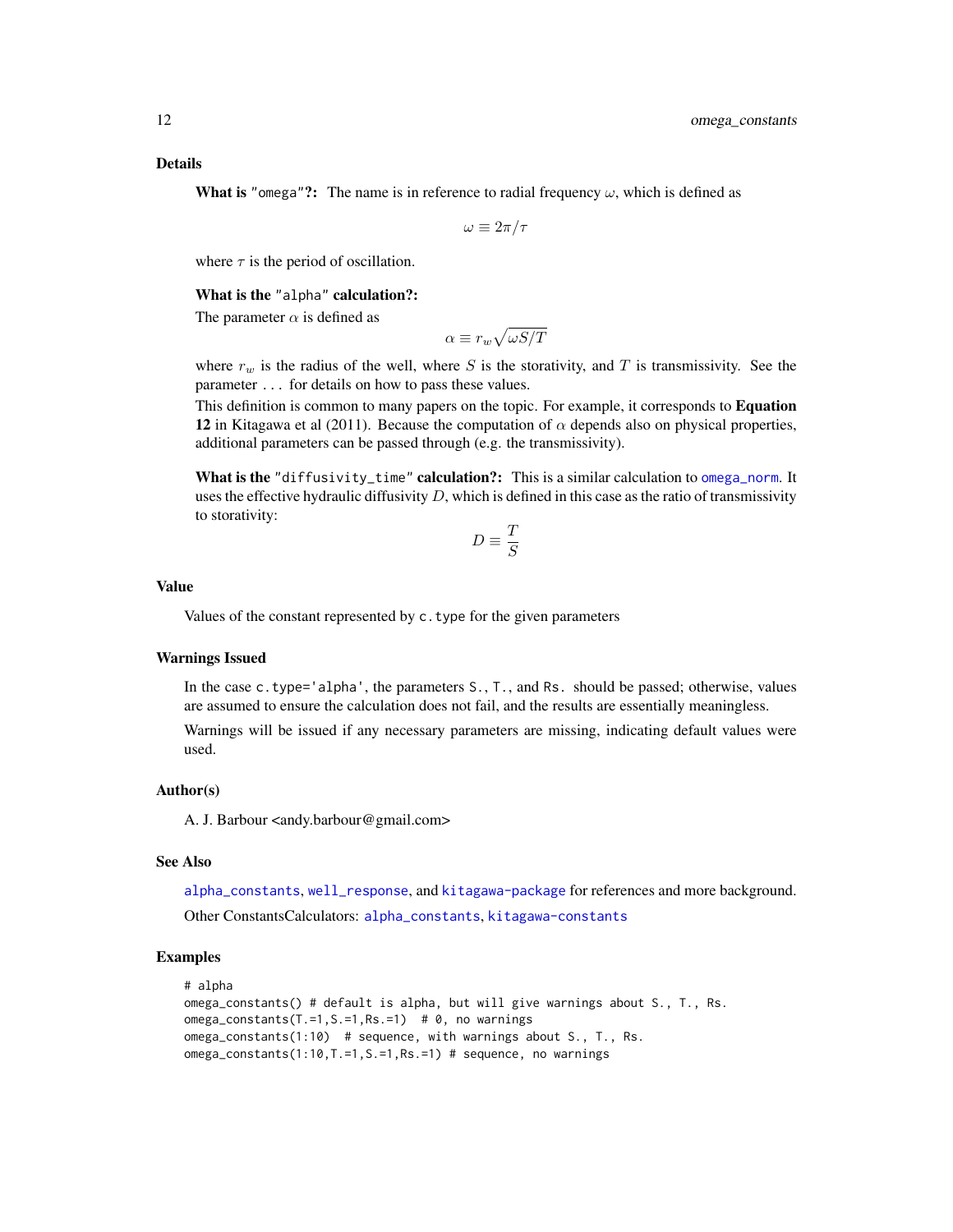```
# diffusivity time
omega_constants(c.type="diffusivity_time", D.=1) # 0, no warnings
omega_constants(c.type="diff", D.=1) # 0, no warnings (arg matching)
omega_constants(c.type="diff") # 0, warnings about S., T. because no D.
omega_constants(c.type="diff", S.=1) # 0, warnings about T. because no D. or S.
```

```
omega_norm Dimensionless frequency from diffusivity and depth
```
# Description

Dimensionless frequency from diffusivity and depth

#### Usage

```
omega_norm(omega, Diffusiv, z, invert = FALSE)
```
# Arguments

| omega    | numeric; angular frequency                              |
|----------|---------------------------------------------------------|
| Diffusiv | numeric; hydraulic diffusivity                          |
| z        | numeric; depth                                          |
| invert   | logical; should omega be taken as normalized frequency? |

# Details

Dimensionless frequency Q is defined as

$$
Q=\frac{z^2\omega}{2D}
$$

where z is the well depth,  $\omega$  is the angular frequency and D is the hydraulic diffusivity.

#### Value

[omega\\_norm](#page-12-1) returns dimensionless frequency, unless invert=TRUE where it will assume omega is dimensionless frequency, and return radial frequency.

# Author(s)

A. J. Barbour <andy.barbour@gmail.com>

#### See Also

[open\\_well\\_response](#page-13-1), [kitagawa-package](#page-1-1) Other utilities: [sensing\\_volume](#page-16-1)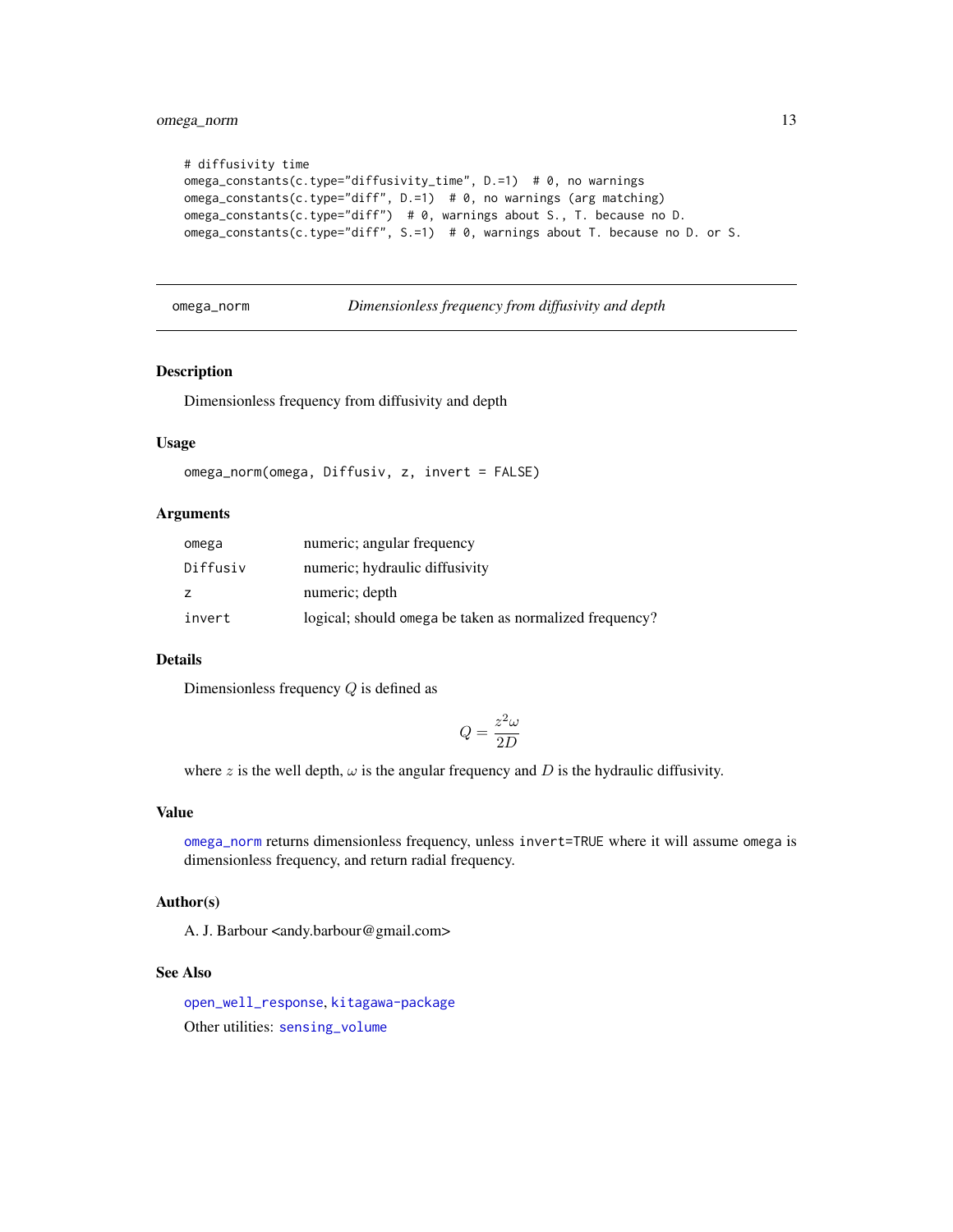<span id="page-13-1"></span><span id="page-13-0"></span>open\_well\_response *Spectral response for an open well*

#### Description

This is the primary function to calculate the response for an open (exposed to air) well.

# Usage

```
open_well_response(omega, T., S., ...)
## Default S3 method:
open_well_response(omega, T., S., Rs. = (8/12) *
  (1200/3937), rho, grav, z, Hw, Ta, freq.units = c("rad_per_sec", "Hz"),
 model = c("rojstaczer", "liu", "cooper", "hsieh"),
 as.pressure = TRUE, ...)
```
# Arguments

| omega       | numeric; frequency, (see freq.units)                                                                                              |
|-------------|-----------------------------------------------------------------------------------------------------------------------------------|
| Τ.          | numeric; effective aquifer transmissivity $\lfloor m^2/s \rfloor$                                                                 |
| S.          | numeric; well storativity, [ <i>unitless</i> ]                                                                                    |
| $\cdot$     | additional arguments                                                                                                              |
| Rs.         | numeric; the <i>radius</i> of the open (screened) section                                                                         |
| rho         | numeric; fluid density (assumed if missing)                                                                                       |
| grav        | numeric; the local gravitational acceleration (assumed if missing)                                                                |
| Z           | numeric; From Rojstaczer (1988): the depth from the water table (assumed if<br>missing and if needed)                             |
| Hw          | numeric; height of water column above confined surface (assumed if missing<br>and if needed)                                      |
| Ta          | numeric; thickness of aquifer (assumed if missing and if needed)                                                                  |
| freq.units  | character; setup the units of omega                                                                                               |
| model       | character; use the response model from either Rojstaczer (1988), Liu et al (1989),<br>Cooper et al (1965), or Hsieh et al (1987). |
| as.pressure | logical; should the response be relative to aquifer pressure? (default is aquifer<br>head)                                        |

#### Details

As opposed to [well\\_response](#page-18-1), this calculates the theoretical, complex well response for an unsealed (open) well.

The response depends strongly on the physical properties given. Default values are assumed where reasonable–for instance, the pore-fluid is assumed to be water–but considerable care should be invested in the choice of parameters, unless the function is used in an optimization scheme.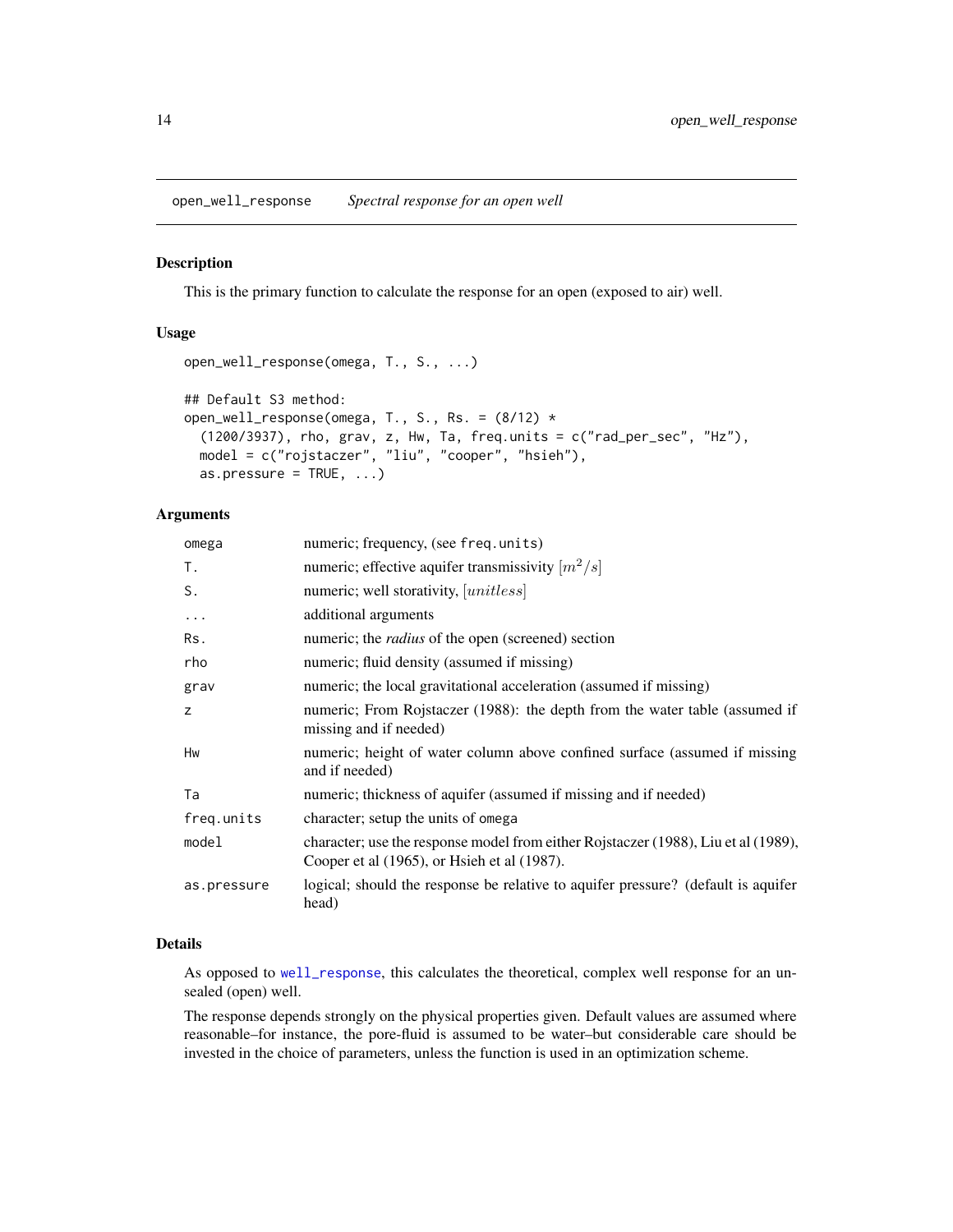<span id="page-14-0"></span>The responses returned here are, effectively, the amplification of water levels in a well, relative to the pressure head in the aquifer; or

$$
Z = \frac{z}{h} \equiv \frac{\rho gz}{p}
$$

If as.pressure=TRUE, then the responses are scaled by rho\*grav so that they represent water levels relative to aquifer pressure:

$$
Z = \frac{z}{p}
$$

Not all parameters need to be given, but should be. For example, if either rho or grav are not specified, they are taken from [constants](#page-5-2). *Parameters which do not end in* . *do not need to be specified (they may be excluded); if they are missing, warnings will be thrown.*

#### Value

An object with class 'owrsp'

# Models

"rojstaczer": Rojstaczer (1988) is based on measurements of water level and strain from volumetric or areal strainmeters.

"cooper", "hsieh", and "liu": Cooper et al  $(1965)$ , Hsieh et al  $(1987)$  and Liu et al  $(1989)$  are based on measurements of water level and displacements from seismometers; these models are expressed succinctly in Roeloffs (1996).

The sense of the phase shift for the Liu and Rojstaczer models are reversed from their original presentation, in order to account for differences in sign convention.

#### Author(s)

A. J. Barbour

# See Also

[owrsp-methods](#page-15-1) for a description of the class 'owrsp' and its methods, and [kitagawa-package](#page-1-1) for references and more background.

Other WellResponseFunctions: [well\\_response](#page-18-1)

```
OWR <- open_well_response(1:10,1,1)
plot(OWR)
OWR <- open_well_response(1/(1:200),1,1,Ta=100,Hw=10,model="liu",freq.units="Hz")
plot(OWR)
```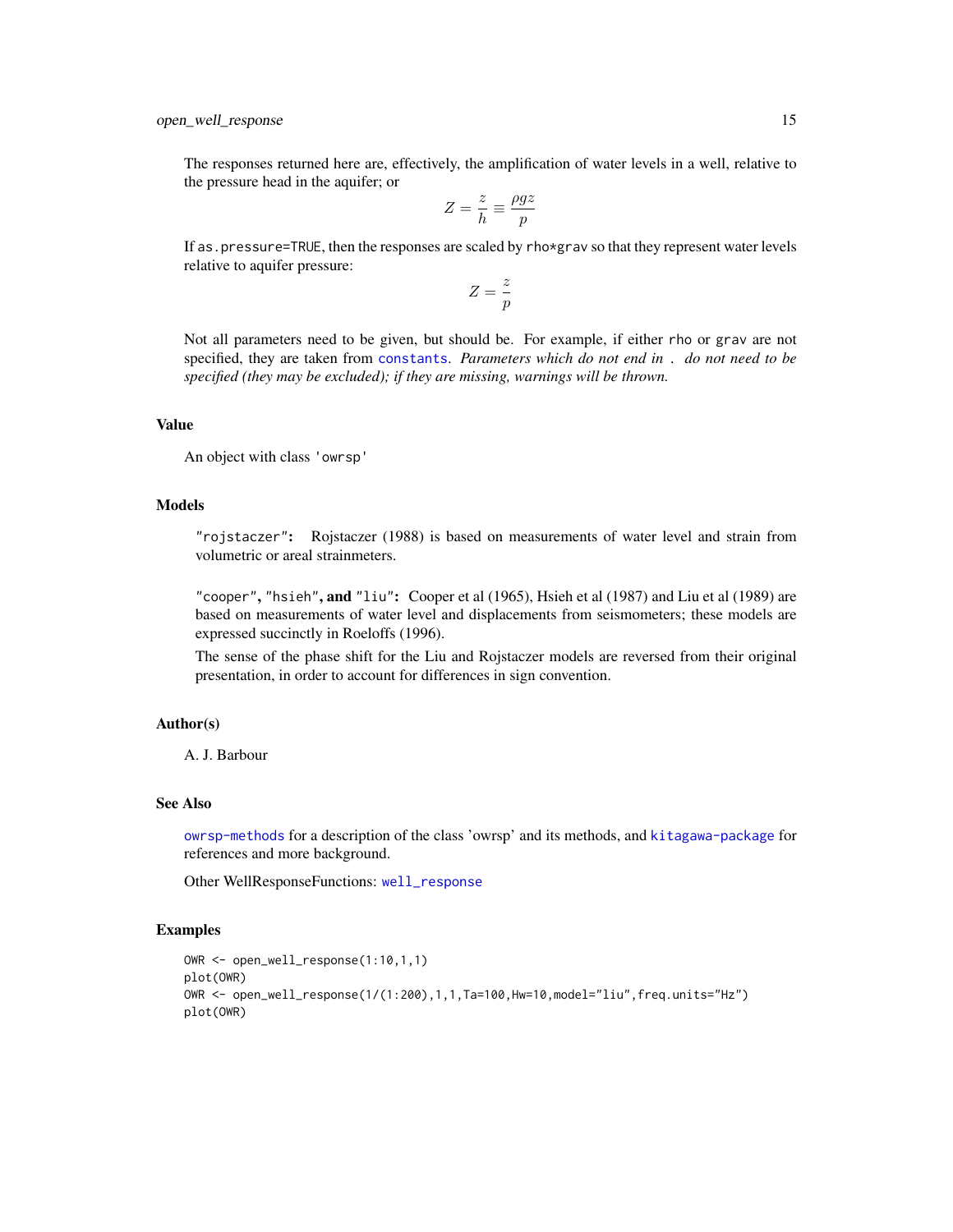<span id="page-15-1"></span><span id="page-15-0"></span>

#### Description

An object with class 'owrsp' is a list containing the response information, and the mechanical, hydraulic, and material properties used to generate the response for an open well.

#### Usage

```
## S3 method for class 'owrsp'
as.data.frame(x, ...)
data.frame.owrsp(x, ...)
## S3 method for class 'owrsp'
print(x, n = 3, ...)
## S3 method for class 'owrsp'
summary(object, ...)
## S3 method for class 'summary.owrsp'
print(x, \ldots)## S3 method for class 'owrsp'
lines(x, series = c("amp", "phs"), ...)
## S3 method for class 'owrsp'
points(x, series = c("amp", "phs"), pch = "+", ...)
## S3 method for class 'owrsp'
plot(x, xlims = c(-3, 1), ylims = list(am = NULL, phys)= 185 * c(-1, 1), logamp = TRUE, ...)
```
# Arguments

| $\mathsf{x}$ | 'owrsp' object                                                             |
|--------------|----------------------------------------------------------------------------|
| .            | optional arguments                                                         |
| n            | numeric; the number of head and tail to print                              |
| object       | 'owrsp' object                                                             |
| series       | character; the series to plot (amplitude or phase)                         |
| pch          | point character, as in par                                                 |
| xlims        | limits for x-axis (applies to both amp and phs frames)                     |
| ylims        | optional list of limits for y-axis (i.e., $list(amp=c(.))$ , $phs=c(.))$ ) |
| logamp       | logical; should the amplitude be in log10 units                            |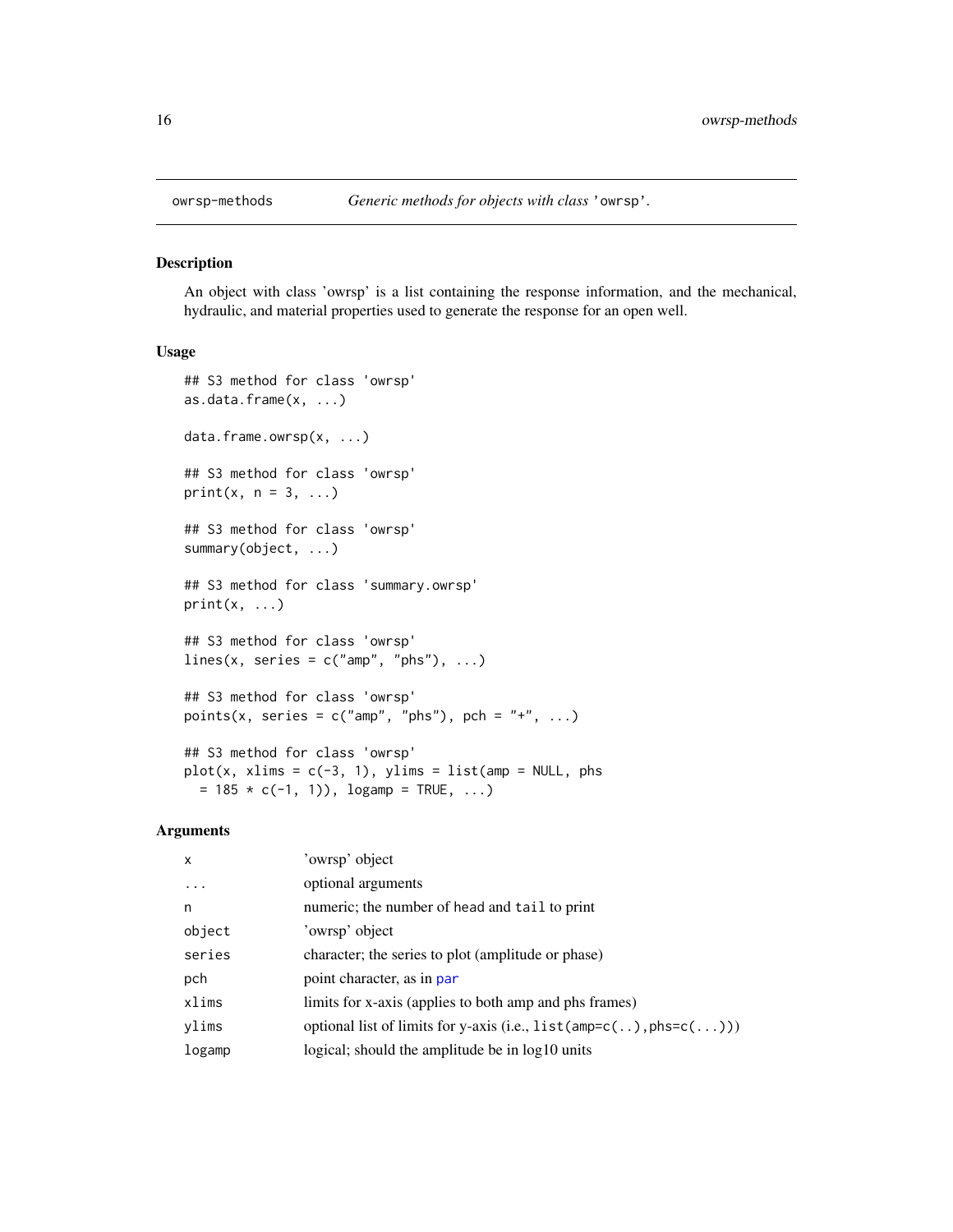<span id="page-16-0"></span>sensing\_volume 17

# Details

The response information is a matrix with frequency, complex response  $[\omega, Z_{\alpha}(\omega)]$  where the units of  $\omega$  will be as they were input. The amplitude of Z is in meters per strain, and the phase is in radians.

#### Author(s)

A. J. Barbour <andy.barbour@gmail.com>

#### See Also

[open\\_well\\_response](#page-13-1) [kitagawa-package](#page-1-1)

#### Examples

```
S. <- 1e-5 # Storativity [nondimensional]
T. <- 1e-4 # Transmissivity [m**2 / s]
frq <- 1/(1:200)
# Defaults to the Rojstaczer formulation
W \le - open_well_response(frq, T. = T., S. = S., Rs. = 0.12, freq.units="Hz")
# (warning message about missing 'z')
W \leq open_well_response(frq, T. = T., S. = S., Rs. = 0.12, freq.units="Hz", z=1)
str(W)
print(W)
print(summary(W))
plot(rnorm(10), xlim=c(-1,11), ylim=c(-2,2))
lines(W)
lines(W, "phs", col="red")
points(W)
points(W, "phs")
#
Wdf <- as.data.frame(W)
plot(Mod(wellresp) ~ omega, Wdf) # amplitude
plot(Arg(wellresp) ~ omega, Wdf) # phase
plot(W)
# change limits:
plot(W, xlims=c(-4,0), ylims=list(amp=c(-7,-3), phs=185*c(-1,1)))
```
<span id="page-16-1"></span>sensing\_volume *Calculate volume of fluids in the sensing region of the borehole.*

#### Description

This function calculates the volume of fluid in the screened section, namely Equation 2 in Kitagawa et al (2011).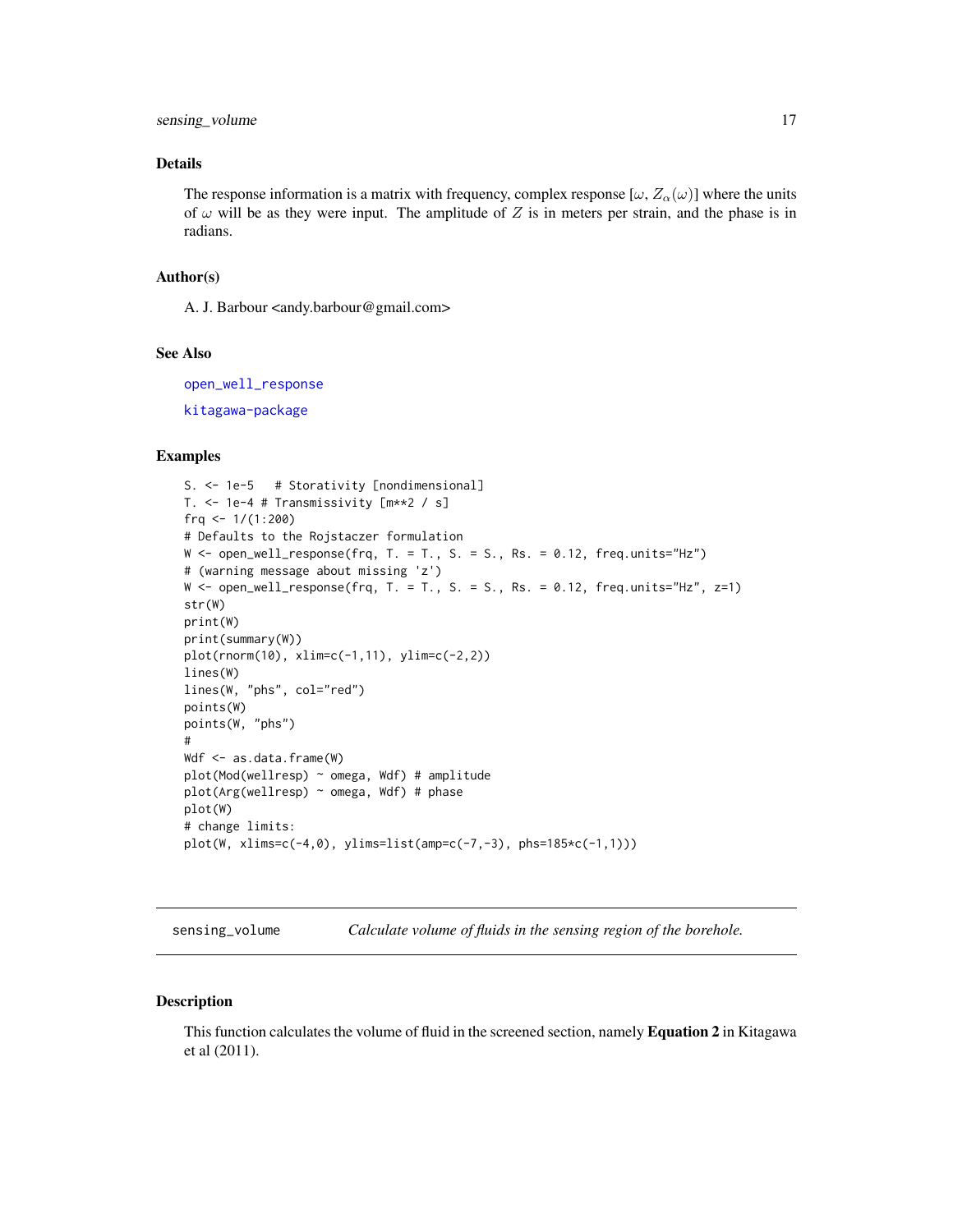<span id="page-17-0"></span>sensing\_volume(rad\_grout, len\_grout, rad\_screen, len\_screen)

#### Arguments

| rad_grout  | radius of the grouting $[m]$          |
|------------|---------------------------------------|
| len_grout  | length of the grouting $ m $          |
| rad_screen | radius of the screened interval $ m $ |
| len_screen | length of the screened interval $[m]$ |

#### Details

Although typical scientific boreholes with water-level sensors are drilled very deeply, pore-fluids are only allowed to flow through a relatively short section, known as the "screened" section. The calculation assumes two pairs of radii and lengths: one for the cemented (grout) section, and another for the screened section.

The volume calculated is

$$
\pi R_C^2 (L_C - L_S) + \pi R_S^2 L_S
$$

where  $R$  and  $L$  denote radius and length respectively, and subscripts  $C$  and  $S$  denote the cemented and screened sections respectively.

This calculation assumes the measurement is for a sealed well.

#### Value

scalar, with units of  $[m^3]$ 

# Author(s)

A. J. Barbour <andy.barbour@gmail.com>

#### See Also

[well\\_response](#page-18-1)

Other utilities: [omega\\_norm](#page-12-1)

```
#### dummy example
sensing_volume(1, 1, 1, 1)
#
#### a more physically realistic calculation:
# Physical params applicable for B084 borehole
# (see: http://pbo.unavco.org/station/overview/B084/ for details)
#
Rc \leq 0.0508 # m, radius of water-sensing (2in)
Lc \leftarrow 146.9 # m, length of grouted region (482ft)
Rs < -3*Rc # m, radius of screened region (6in)
Ls \leftarrow 9.14 # m, length of screened region (30ft)
```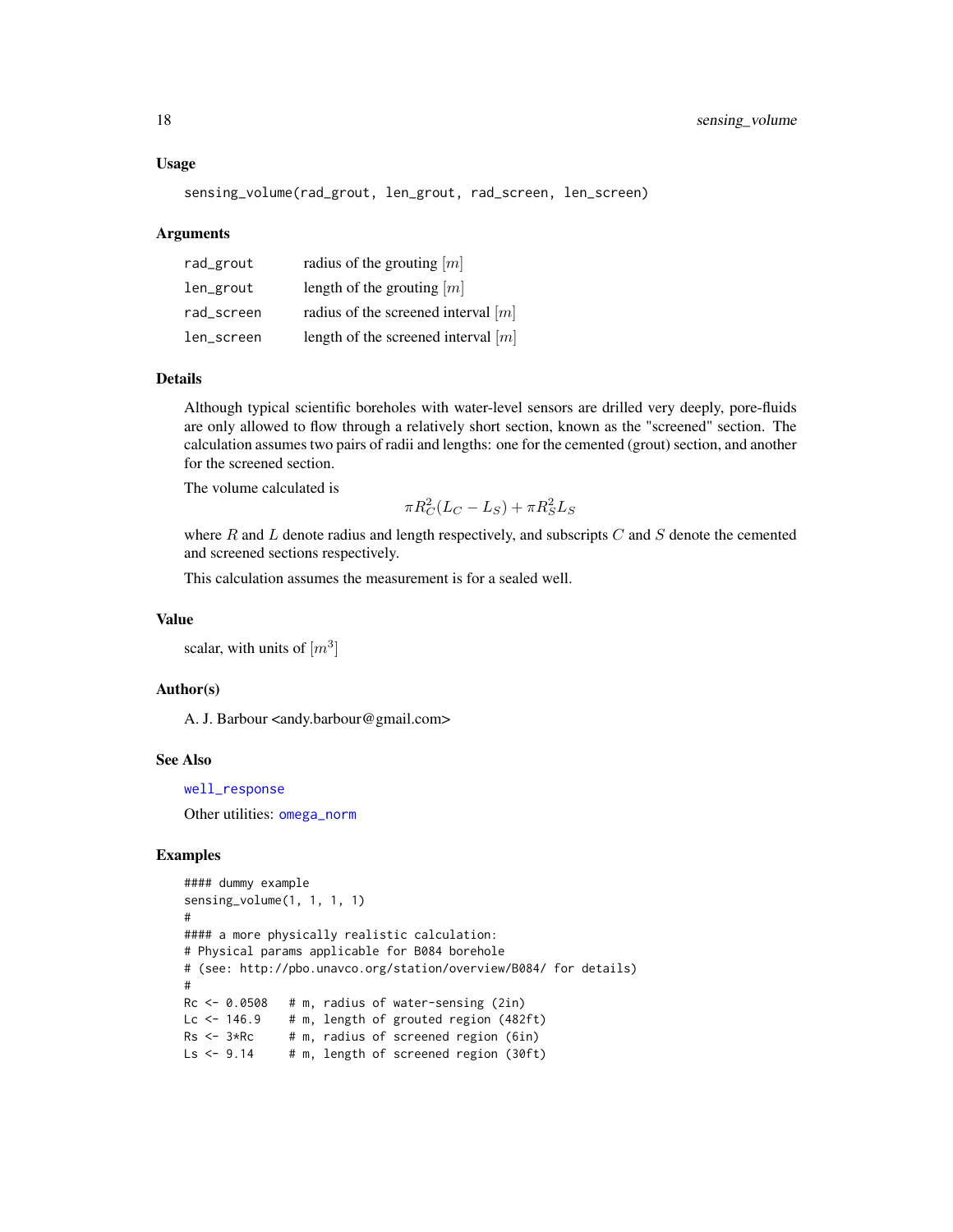<span id="page-18-0"></span># # calculate the sensing volume for the given well parameters sensing\_volume(Rc, Lc, Rs, Ls) # m\*\*3, ~= 1.8

<span id="page-18-1"></span>well\_response *Spectral response for a sealed well*

#### Description

This is the primary function to calculate the response for a sealed well.

# Usage

```
well_response(omega, T., S., Vw., Rs., Ku., B., ...)
## Default S3 method:
well_response(omega, T., S., Vw., Rs., Ku., B., Avs, Aw,
  rho, Kf, grav, freq.units = c("rad_per_sec", "Hz"),
  as.pressure = TRUE, ...)
```
### Arguments

| omega       | frequency, (see freq.units)                                                |
|-------------|----------------------------------------------------------------------------|
| T.          | effective aquifer transmissivity $[m^2/s]$                                 |
| S.          | well storativity, [unitless]                                               |
| Vw.         | well volume, $[m^3]$                                                       |
| Rs.         | radius of screened portion, $[m]$                                          |
| Ku.         | undrained bulk modulus, $[Pa]$                                             |
| В.          | Skempton's coefficient, [unitless, bounded]                                |
| $\ddots$    | additional arguments                                                       |
| Avs         | amplification factor for volumetric strain $E_{kk,obs}/E_{kk}$ ,           |
| Aw          | amplification factor of well volume change for $E_{kk}$ ,                  |
| rho         | fluid density $\left\lfloor k g / m^3 \right\rfloor$                       |
| Кf          | bulk modulus of fluid, $[Pa]$                                              |
| grav        | local gravitational acceleration $[m/s^2]$                                 |
| freq.units  | set the units of omega                                                     |
| as.pressure | logical; should the response for water pressure? (default is water height) |

# Details

The response depends strongly on the physical properties given. Default values are assumed where reasonable–for instance, the pore-fluid is assumed to be water–but considerable care should be invested in the choice of parameters, unless the function is used in an optimization scheme.

Assumed values are: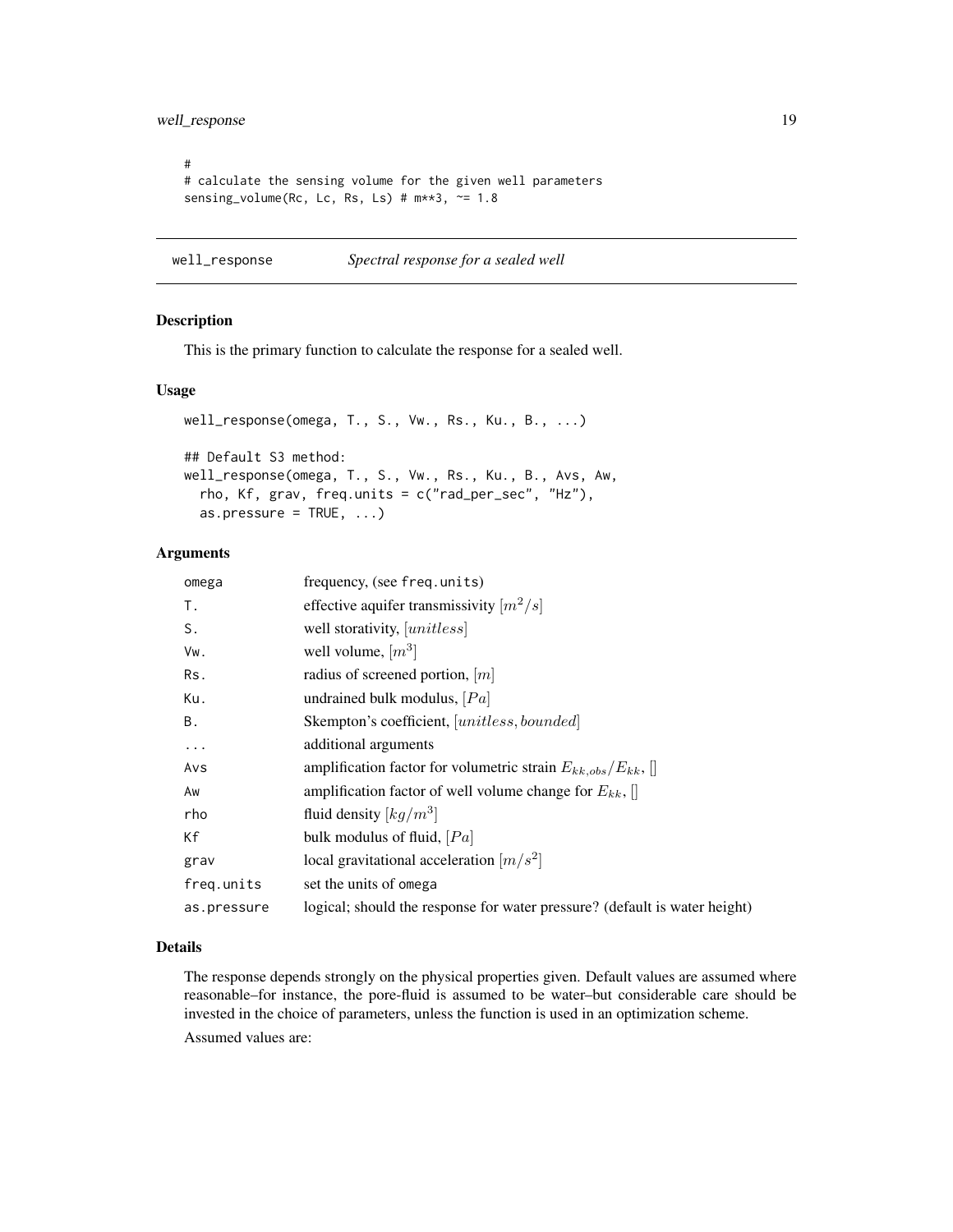Avs 1 amplification factor for volumetric strain Aw 1 amplification factor for water well

<span id="page-19-0"></span>The responses returned here are, effectively, the amplification of water levels in a well, relative to the aquifer strain; or

$$
Z = \frac{z}{\epsilon} \equiv \frac{p}{\rho g \epsilon}
$$

If as.pressure=TRUE, then the responses are scaled by rho\*grav so that they represent water pressure relative to aquifer strain:

$$
Z=\frac{p}{\epsilon}
$$

Not all parameters need to be given, but should be. For example, if either rho or grav are not specified, they are taken from [constants](#page-5-2). *Parameters which do not end in* . *do not need to be specified (they may be excluded); if they are missing, warnings will be thrown.*

#### Value

An object with class 'wrsp'

#### Author(s)

A. J. Barbour

#### See Also

[wrsp-methods](#page-20-1) for a description of the class 'wrsp' and its methods, [sensing\\_volume](#page-16-1) to easily estimate the volume Vw., and [kitagawa-package](#page-1-1) for references and more background.

Other WellResponseFunctions: [open\\_well\\_response](#page-13-1)

```
#### dummy example
well_response(1:10, T.=1, S.=1, Vw.=1, Rs.=1, Ku.=1, B.=1)
#### a more physically realistic calculation:
# Physical params applicable for B084 borehole
# (see: http://pbo.unavco.org/station/overview/B084/ for details)
#
Rc \leq 0.0508 # m, radius of water-sensing (2in)
Lc \le - 146.9 # m, length of grouted region (482ft)<br>Rs \le - 3*Rc # m, radius of screened region (6in)
                # m, radius of screened region (6in)
Ls \leftarrow 9.14 # m, length of screened region (30ft)
#
# calculate the sensing volume for the given well parameters
Volw \le sensing_volume(Rc, Lc, Rs, Ls) # m**3, \approx 1.8
#
Frqs <- 10**seq.int(from=-4,to=0,by=0.1) # log10-space
head(Rsp <- well_response(omega=Frqs, T.=1e-6, S.=1e-5,
Vw.=Volw, Rs.=Rs, Ku.=40e9, B.=0.2, freq.units="Hz"))
```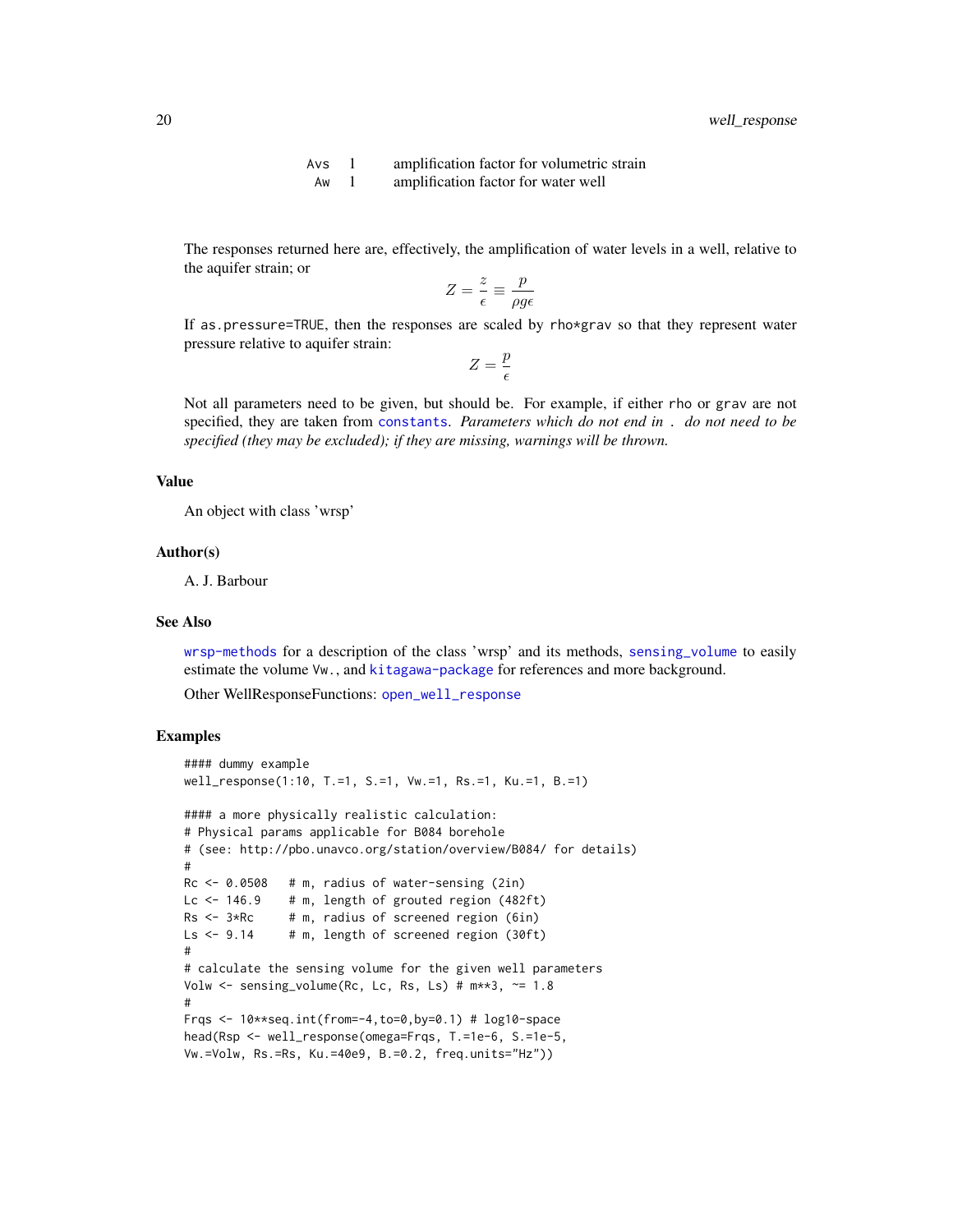<span id="page-20-0"></span>wrsp-methods 21

# Access plot.wrsp: plot(Rsp)

<span id="page-20-1"></span>wrsp-methods *Generic methods for objects with class* 'wrsp'*.*

# <span id="page-20-2"></span>Description

An object with class 'wrsp' is a list containing the response information, and the mechanical, hydraulic, and material properties used to generate the response for a sealed well.

# Usage

```
## S3 method for class 'wrsp'
as.data.frame(x, ...)
data.frame.wrsp(x, ...)
## S3 method for class 'wrsp'
print(x, n = 3, ...)
## S3 method for class 'wrsp'
summary(object, ...)
## S3 method for class 'summary.wrsp'
print(x, \ldots)## S3 method for class 'wrsp'
lines(x, series = c("amp", "phs"), ...)
## S3 method for class 'wrsp'
points(x, series = c("amp", "phs"), pch = "+", ...)
## S3 method for class 'wrsp'
plot(x, x) ims = c(-3, 1), ylims = list(amp = NULL, phs =
  185 * c(-1, 1), logamp = TRUE, ...kiptot(x, \ldots)## S3 method for class 'wrsp'
kithlot(x, xlims = c(-3, 1), ylims = list(am = NULL,phs = 185 * c(-1, 1), logamp = TRUE, ...
```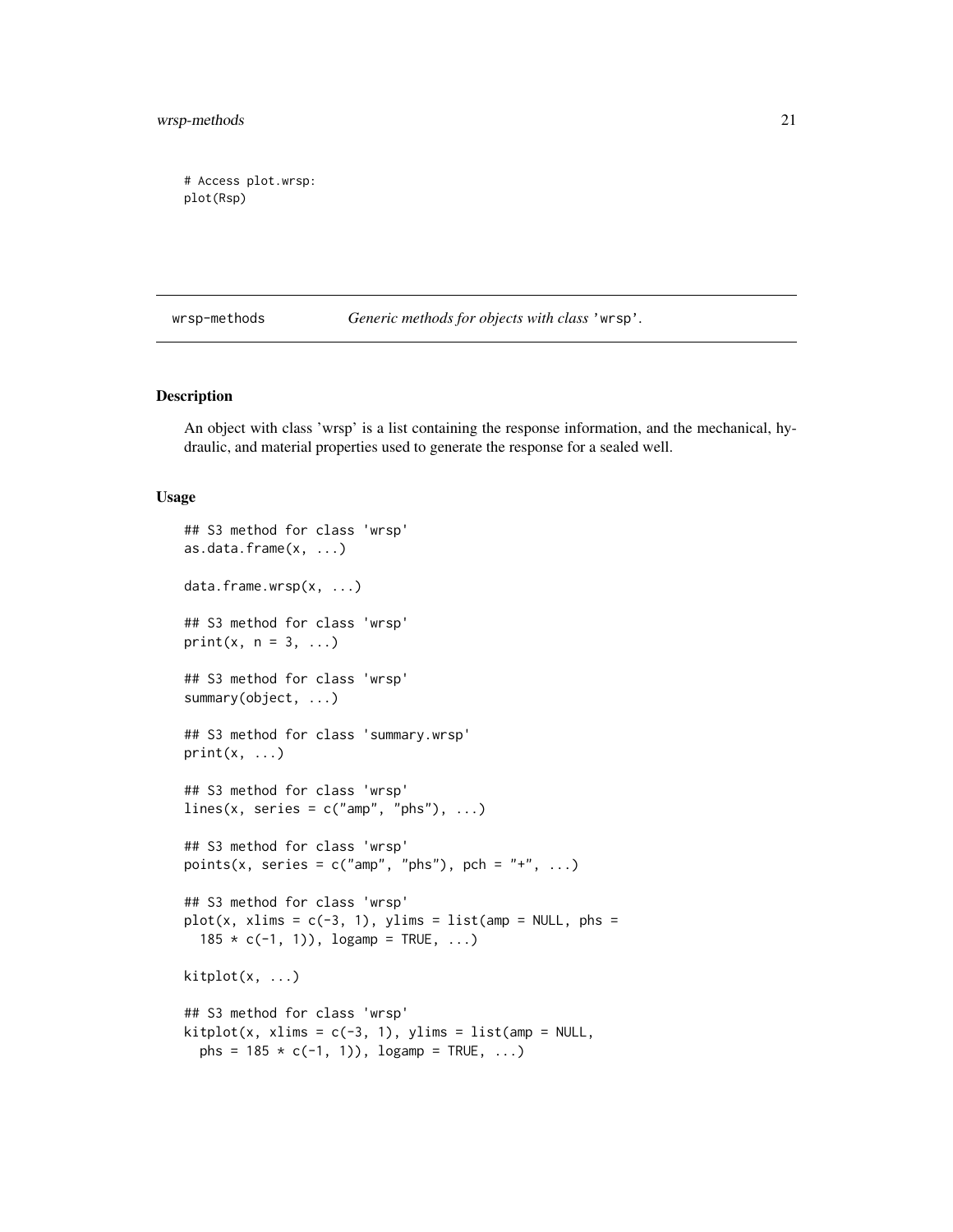#### Arguments

| x          | 'wrsp' object                                                              |
|------------|----------------------------------------------------------------------------|
| $\ddots$ . | optional arguments                                                         |
| n          | numeric; the number of head and tail to print                              |
| object     | 'wrsp' object                                                              |
| series     | character; the series to plot (amplitude or phase)                         |
| pch        | point character, as in par                                                 |
| xlims      | limits for x-axis (applies to both amp and phs frames)                     |
| ylims      | optional list of limits for y-axis (i.e., $list(amp=c(.))$ , $phs=c(.))$ ) |
| logamp     | logical; should the amplitude be in log10 units                            |

#### Details

The response information is a matrix with frequency, complex response  $[\omega, Z_{\alpha}(\omega)]$  where the units of  $\omega$  will be as they were input. The amplitude of Z is in meters per strain, and the phase is in radians.

[kitplot](#page-20-2) was previously a standalone function, but is now simply a reference to [plot.wrsp](#page-20-2).

# Author(s)

A. J. Barbour <andy.barbour@gmail.com>

# See Also

[well\\_response](#page-18-1)

[kitagawa-package](#page-1-1) Other PlotUtilities: [logticks](#page-9-2)

```
W <- well_response(1:10, T.=1, S.=1, Vw.=1, Rs.=1, Ku.=1, B.=1)
str(W)
print(W)
print(summary(W))
#
# Plot the response
plot(rnorm(10), xlim=c(-1,11), ylim=c(-2,2))
lines(W)
lines(W, "phs", col="red")
points(W)
points(W, "phs")
#
Wdf <- as.data.frame(W)
plot(Mod(wellresp) ~ omega, Wdf) # amplitude
plot(Arg(wellresp) ~ omega, Wdf) # phase
#
# or use the builtin method plot.wrsp
```
<span id="page-21-0"></span>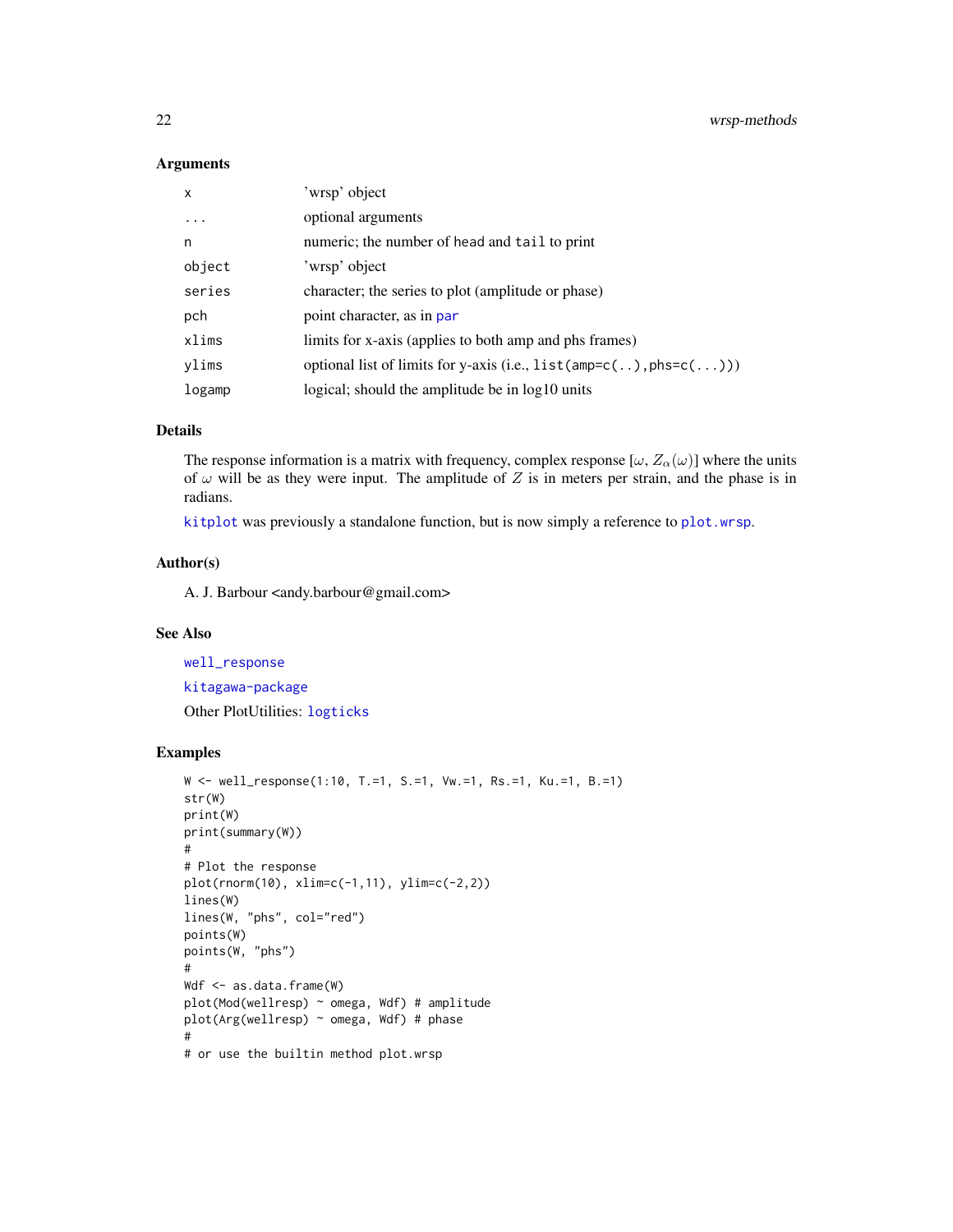wrsp-methods 23

```
plot(W)
# change limits:
plot(W, xlims=c(-1,1), ylims=list(amp=c(5,8), phs=185*c(-1,1)))
```